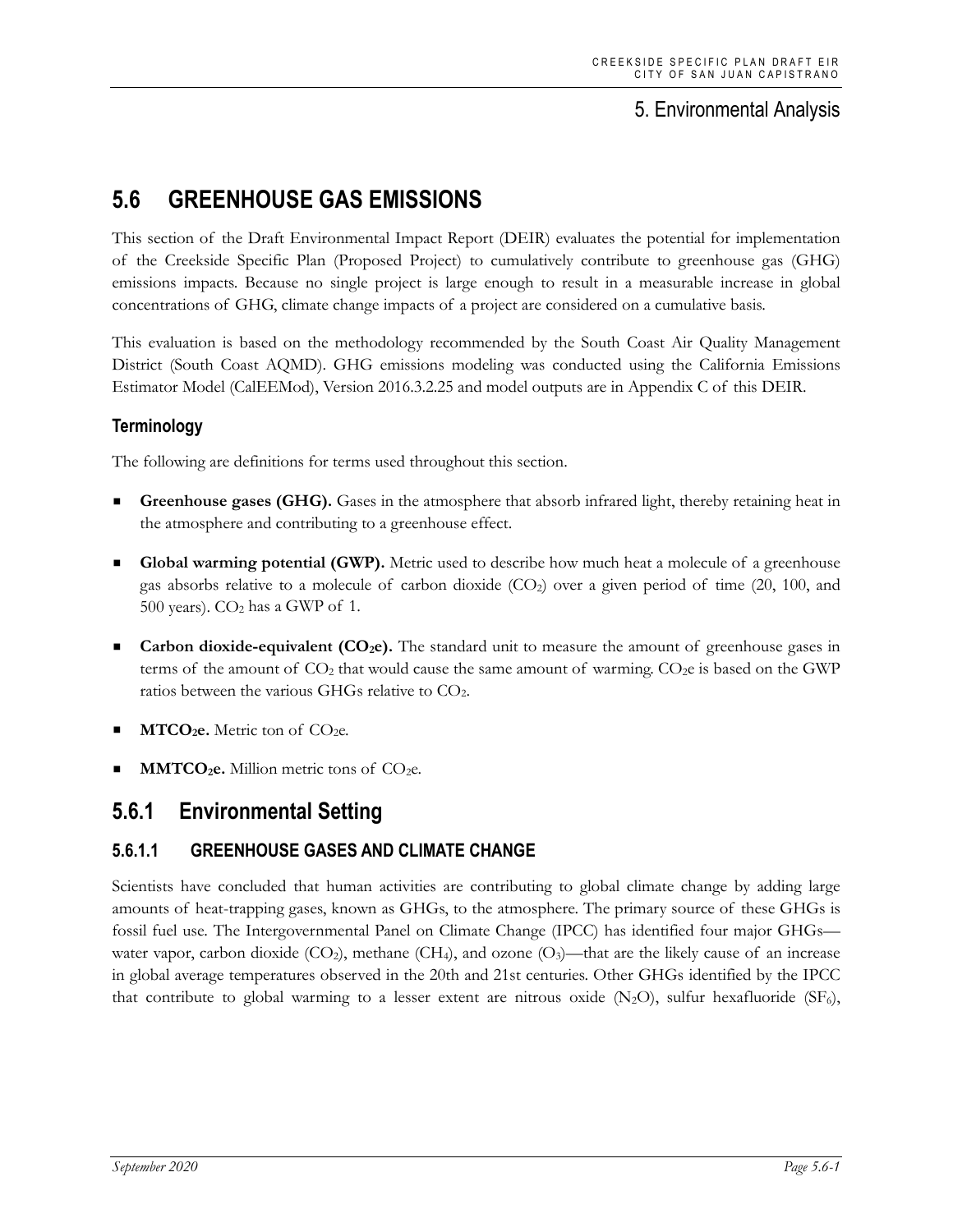hydrofluorocarbons, perfluorocarbons, and chlorofluorocarbons (IPCC 2001).<sup>[1,](#page-1-0)[2](#page-1-1)</sup> The major GHGs applicable to the Proposed Project are briefly described.

- **Carbon dioxide (CO<sub>2</sub>)** enters the atmosphere through the burning of fossil fuels (oil, natural gas, and coal), solid waste, trees and wood products, and respiration, and also as a result of other chemical reactions (e.g., manufacture of cement). Carbon dioxide is removed from the atmosphere (sequestered) when it is absorbed by plants as part of the biological carbon cycle.
- **Methane (CH4)** is emitted during the production and transport of coal, natural gas, and oil. Methane emissions also result from livestock and other agricultural practices and from the decay of organic waste in landfills and water treatment facilities.
- **Nitrous oxide (N<sub>2</sub>O)** is emitted during agricultural and industrial activities as well as during the combustion of fossil fuels and solid waste.

GHGs are dependent on the lifetime, or persistence, of the gas molecule in the atmosphere. Some GHGs have a stronger greenhouse effect than others. These are referred to as high GWP gases. The GWP of GHG emissions are shown in Table 5.6-1, *GHG Emissions and Their Relative Global Warming Potential Compared to CO2*. The GWP is used to convert GHGs to  $CO_2$ -equivalence  $(CO_2e)$  to show the relative potential that different GHGs have to retain infrared radiation in the atmosphere and contribute to the greenhouse effect. For example, under IPCC's Fifth Assessment Report (AR5), GWP values for CH<sub>4</sub>, 10 MT of CH<sub>4</sub> would be equivalent to 280 MT of CO<sub>2</sub>.

| ו -ט.ט סוע<br><u>UTO LIMBSIONS AND THEIR NEIGHVE ORDAN WANHING</u> FULCHING COMPARED TO CO2 |                                   |                                         |                                  |  |  |
|---------------------------------------------------------------------------------------------|-----------------------------------|-----------------------------------------|----------------------------------|--|--|
| <b>GHGs</b>                                                                                 | Carbon Dioxide (CO <sub>2</sub> ) | Methane <sup>1</sup> (CH <sub>4</sub> ) | Nitrous Oxide (N <sub>2</sub> O) |  |  |
| <b>Second Assessment</b>                                                                    |                                   |                                         |                                  |  |  |
| Atmospheric Lifetime (Years)                                                                | 50 to 200                         | 12 $(\pm 3)$                            | 120                              |  |  |
| Global Warming Potential Relative to CO <sub>22</sub>                                       |                                   | 21                                      | 310                              |  |  |
| <b>Fourth Assessment</b>                                                                    |                                   |                                         |                                  |  |  |
| Atmospheric Lifetime (Years)                                                                | 50 to 200                         | 12                                      | 114                              |  |  |
| Global Warming Potential Relative to CO <sub>22</sub>                                       |                                   | 25                                      | 298                              |  |  |
| <b>Fifth Assessment</b>                                                                     |                                   |                                         |                                  |  |  |
| Atmospheric Lifetime (Years)                                                                | 50 to 200                         | 12                                      | 121                              |  |  |
| Global Warming Potential Relative to CO <sub>2</sub> <sup>2</sup>                           |                                   | 28                                      | 265                              |  |  |

**Table 5.6-1 GHG Emissions and Their Relative Global Warming Potential Compared to CO2**

Source: IPCC 1995; IPCC 2007; IPCC 2013.

<sup>1</sup> The methane GWP includes direct effects and indirect effects due to the production of tropospheric ozone and stratospheric water vapor. The indirect effect due to the production of CO<sub>2</sub> is not included.

<sup>2</sup> Based on 100-year time horizon of the GWP of the air pollutant compared to CO<sub>2</sub>.

<span id="page-1-0"></span>Water vapor (H<sub>2</sub>O) is the strongest GHG and the most variable in its phases (vapor, cloud droplets, ice crystals). However, water vapor is not considered a pollutant because it is considered part of the feedback loop rather than a primary cause of change.

<span id="page-1-1"></span><sup>&</sup>lt;sup>2</sup> Black carbon contributes to climate change both directly, by absorbing sunlight, and indirectly, by depositing on snow (making it melt faster) and by interacting with clouds and affecting cloud formation. Black carbon is the most strongly light-absorbing component of particulate matter (PM) emitted from burning fuels such as coal, diesel, and biomass. Reducing black carbon emissions globally can have immediate economic, climate, and public health benefits. California has been an international leader in reducing emissions of black carbon, with close to 95 percent control expected by 2020 due to existing programs that target reducing PM from diesel engines and burning activities (CARB 2017a). However, state and national GHG inventories do not include black carbon due to ongoing work resolving the precise global warming potential of black carbon. Guidance for CEQA documents does not yet include black carbon.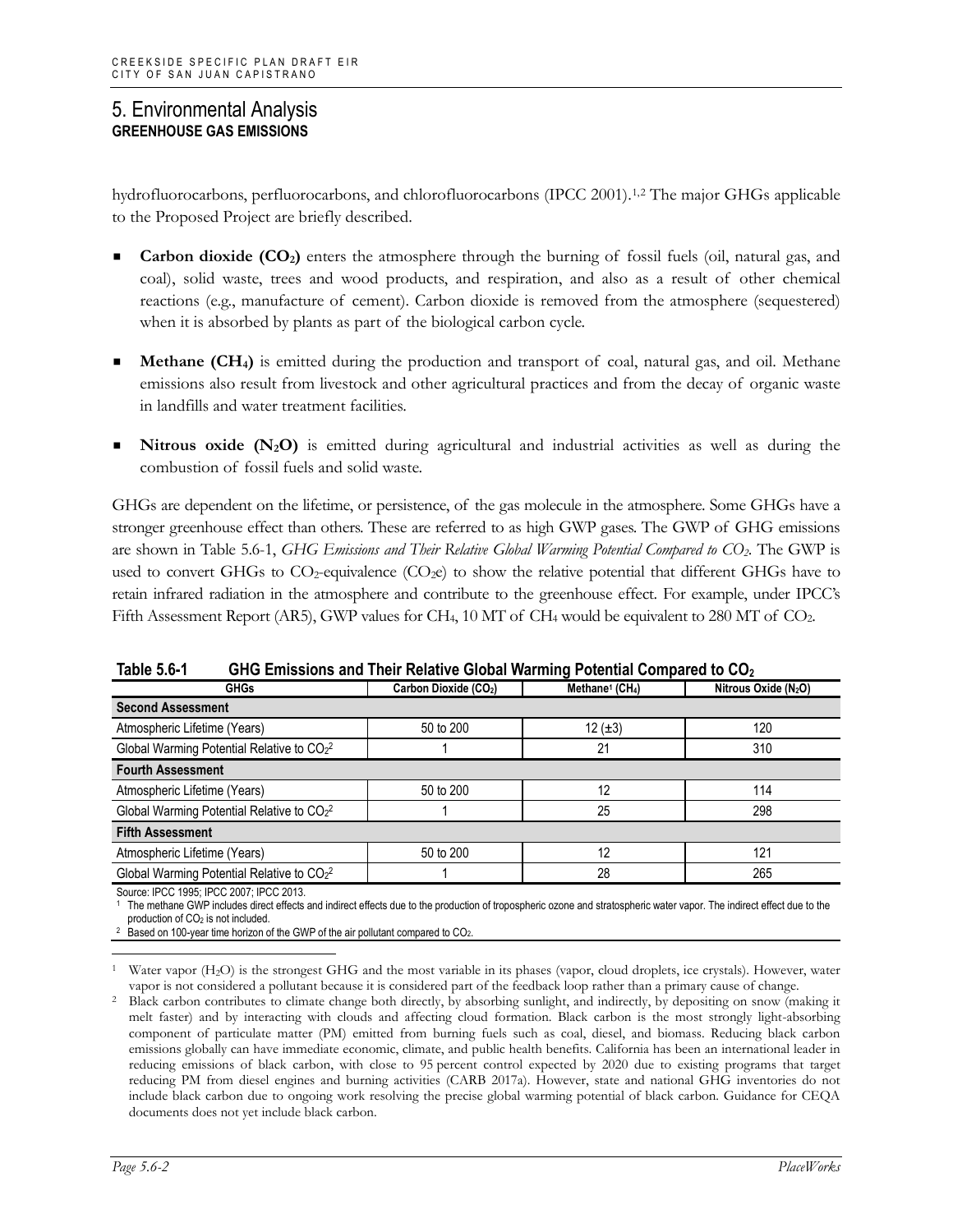#### **California's GHG Sources and Relative Contribution**

In 2019, the statewide GHG emissions inventory was updated for 2000 to 2017 emissions using the GWPs in IPCC's AR4.[3](#page-2-0) Based on these GWPs, California produced 424.10 MMTCO2e GHG emissions in 2017. California's transportation sector was the single largest generator of GHG emissions, producing 40.1 percent of the state's total emissions. Industrial sector emissions made up 21.1 percent, and electric power generation made up 14.7 percent of the state's emissions inventory. Other major sectors of GHG emissions include commercial and residential (9.7 percent), agriculture and forestry (7.6 percent) high GWP (4.7 percent), and recycling and waste (2.1 percent) (CARB 2019a).

California's GHG emissions have followed a declining trend since 2007. In 2017, emissions from routine GHG emitting activities statewide were 424 MMTCO<sub>2</sub>e, 5 MMTCO<sub>2</sub>e lower than 2016 levels. This represents an overall decrease of 14 percent since peak levels in 2004 and 7 MMTCO2e below the 1990 level and the state's 2020 GHG target. During the 2000 to 2017 period, per capita GHG emissions in California have continued to drop from a peak in 2001 of 14.0 MTCO<sub>2</sub>e per capita to 10.7 MTCO2e per capita in 2017, a 24 percent decrease. Overall trends in the inventory also demonstrate that the carbon intensity of California's economy (the amount of carbon pollution per million dollars of gross domestic product (GDP)) is declining, representing a 41 percent decline since the 2001 peak, while the state's GDP has grown 52 percent during this period. For the first time since California started to track GHG emissions, California uses more electricity from zero-GHG sources (hydro, solar, wind, and nuclear energy) (CARB 2019b).

#### **Human Influence on Climate Change**

For approximately 1,000 years before the Industrial Revolution, the amount of GHGs in the atmosphere remained relatively constant. During the 20th century, however, scientists observed a rapid change in the climate and the quantity of climate change pollutants in the Earth's atmosphere that is attributable to human activities. The amount of  $CO<sub>2</sub>$  in the atmosphere has increased by more than 35 percent since preindustrial times and has increased at an average rate of 1.4 parts per million per year since 1960, mainly due to combustion of fossil fuels and deforestation (IPCC 2007). These recent changes in the quantity and concentration of climate change pollutants far exceed the extremes of the ice ages, and the global mean temperature is warming at a rate that cannot be explained by natural causes alone. Human activities are directly altering the chemical composition of the atmosphere through the buildup of climate change pollutants (CAT 2006). In the past, gradual changes in the earth's temperature changed the distribution of species, availability of water, etc. However, human activities are accelerating this process so that environmental impacts associated with climate change no longer occur in a geologic time frame but within a human lifetime (IPCC 2007).

Like the variability in the projections of the expected increase in global surface temperatures, the environmental consequences of gradual changes in the Earth's temperature are hard to predict. Projections of climate change depend heavily upon future human activity. Therefore, climate models are based on different emission scenarios that account for historical trends in emissions and on observations of the climate

<span id="page-2-0"></span><sup>&</sup>lt;sup>3</sup> Methodology for determining the statewide GHG inventory is not the same as the methodology used to determine statewide GHG emissions under Assembly Bill 32 (2006).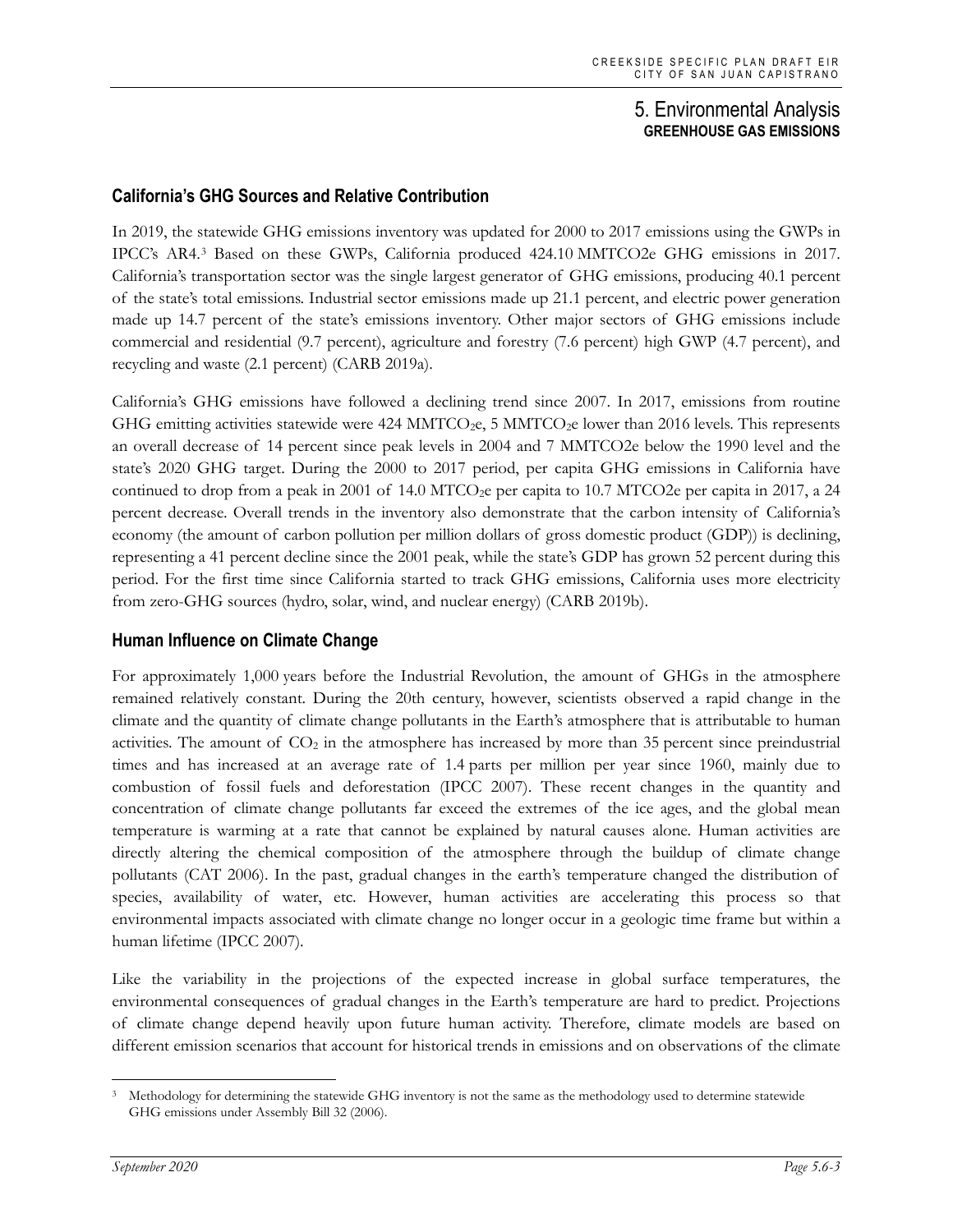record that assess the human influence of the trend and projections for extreme weather events. Climatechange scenarios are affected by varying degrees of uncertainty. For example, there are varying degrees of certainty on the magnitude of the trends for:

- Warmer and fewer cold days and nights over most land areas.
- Warmer and more frequent hot days and nights over most land areas.
- An increase in frequency of warm spells/heat waves over most land areas.
- An increase in frequency of heavy precipitation events (or proportion of total rainfall from heavy falls) over most areas.
- Larger areas affected by drought.
- Intense tropical cyclone activity increases.
- Increased incidence of extreme high sea level (excluding tsunamis).

#### **Potential Climate Change Impacts for California**

Observed changes over the last several decades across the western United States reveal clear signs of climate change. Statewide, average temperatures increased by about 1.7°F from 1895 to 2011, and warming has been greatest in the Sierra Nevada (CCCC 2012). The years from 2014 through 2016 have shown unprecedented temperatures with 2014 being the warmest (OEHHA 2018). By 2050, California is projected to warm by approximately 2.7°F above 2000 averages, a threefold increase in the rate of warming over the last century. By 2100, average temperatures could increase by 4.1 to 8.6°F, depending on emissions levels (CCCC 2012).

In California and western North America, observations of the climate have shown: 1) a trend toward warmer winter and spring temperatures; 2) a smaller fraction of precipitation falling as snow; 3) a decrease in the amount of spring snow accumulation in the lower and middle elevation mountain zones; 4) advanced shift in the timing of snowmelt of 5 to 30 days earlier in the spring; and 5) a similar shift (5 to 30 days earlier) in the timing of spring flower blooms (CAT 2006). Overall, California has become drier over time, with five of the eight years of severe to extreme drought occurring between 2007 and 2016, with unprecedented dry years occurring in 2014 and 2015 (OEHHA 2018). Statewide precipitation has become increasingly variable from year to year, with the driest consecutive four years occurring from 2012 to 2015 (OEHHA 2018). According to the California Climate Action Team—a committee of state agency secretaries and the heads of agencies, boards, and departments, led by the Secretary of the California Environmental Protection Agency—even if actions could be taken to immediately curtail climate change emissions, the potency of emissions that have already built up, their long atmospheric lifetimes (see Table 5.6-1), and the inertia of the Earth's climate system could produce as much as  $0.6^{\circ}C$  (1.1°F) of additional warming. Consequently, some impacts from climate change are now considered unavoidable. Global climate change risks to California are shown in Table 5.6-2, *Summary of GHG Emissions Risks to California*, and include impacts to public health, water resources, agriculture, coastal sea level, forest and biological resources, and energy.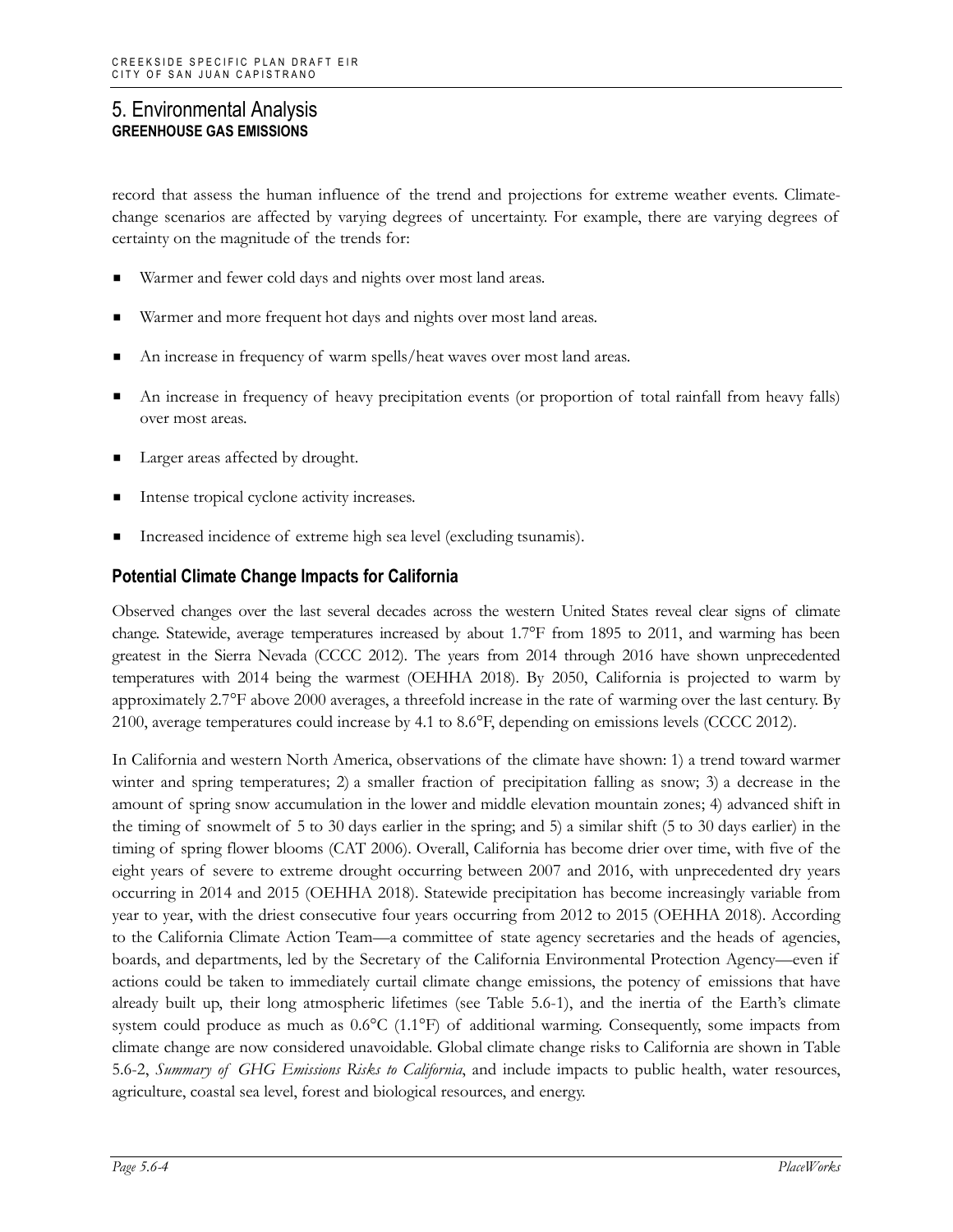| <b>Impact Category</b>                 | <b>Potential Risk</b>                                                                                                                                                                                                                                                                                                                                                       |
|----------------------------------------|-----------------------------------------------------------------------------------------------------------------------------------------------------------------------------------------------------------------------------------------------------------------------------------------------------------------------------------------------------------------------------|
| Public Health Impacts                  | Heat waves will be more frequent, hotter, and longer<br>Fewer extremely cold nights<br>Poor air quality made worse<br>Higher temperatures increase ground-level ozone levels                                                                                                                                                                                                |
| <b>Water Resources Impacts</b>         | Decreasing Sierra Nevada snow pack<br>Challenges in securing adequate water supply<br>Potential reduction in hydropower<br>Loss of winter recreation                                                                                                                                                                                                                        |
| Agricultural Impacts                   | Increasing temperature<br>Increasing threats from pests and pathogens<br>Expanded ranges of agricultural weeds<br>Declining productivity<br>Irregular blooms and harvests                                                                                                                                                                                                   |
| Coastal Sea Level Impacts              | Accelerated sea level rise<br>Increasing coastal floods<br>Shrinking beaches<br>Worsened impacts on infrastructure                                                                                                                                                                                                                                                          |
| Forest and Biological Resource Impacts | Increased risk and severity of wildfires<br>Lengthening of the wildfire season<br>Movement of forest areas<br>Conversion of forest to grassland<br>Declining forest productivity<br>Increasing threats from pest and pathogens<br>Shifting vegetation and species distribution<br>Altered timing of migration and mating habits<br>Loss of sensitive or slow-moving species |
| <b>Energy Demand Impacts</b>           | Potential reduction in hydropower<br>Increased energy demand                                                                                                                                                                                                                                                                                                                |

#### **Table 5.6-2 Summary of GHG Emissions Risks to California**

#### **5.6.1.2 REGULATORY BACKGROUND**

This section describes the federal, state, and local regulations applicable to GHG emissions.

#### **Federal**

The EPA announced on December 7, 2009, that GHG emissions threaten the public health and welfare of the American people and that GHG emissions from on-road vehicles contribute to that threat. The EPA's final findings respond to the 2007 U.S. Supreme Court decision that GHG emissions fit within the Clean Air Act definition of air pollutants. The findings do not in and of themselves impose any emission reduction requirements but allow the EPA to finalize the GHG standards proposed in 2009 for new light-duty vehicles as part of the joint rulemaking with the Department of Transportation (USEPA 2009).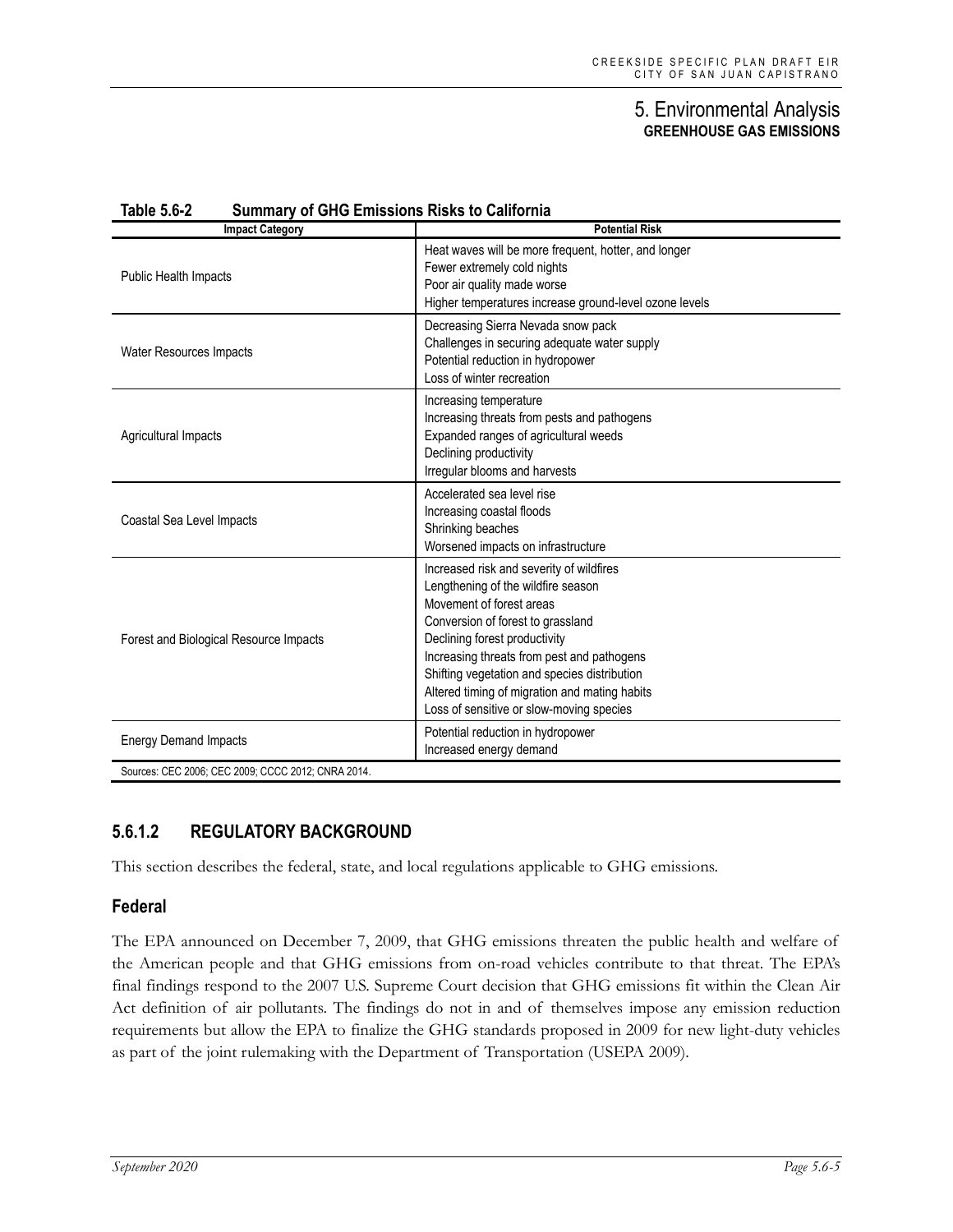To regulate GHGs from passenger vehicles, EPA was required to issue an endangerment finding. The finding identifies emissions of six key GHGs—CO<sub>2</sub>, CH<sub>4</sub>, N<sub>2</sub>O, hydrofluorocarbons, perfluorocarbons, and SF<sub>6</sub> that have been the subject of scrutiny and intense analysis for decades by scientists in the United States and around the world. The first three are applicable to the project's GHG emissions inventory because they constitute the majority of GHG emissions and, per South Coast AQMD guidance, are the GHG emissions that should be evaluated as part of a project's GHG emissions inventory.

#### *US Mandatory Reporting Rule for GHGs (2009)*

In response to the endangerment finding, the EPA issued the Mandatory Reporting of GHG Rule that requires substantial emitters of GHG emissions (large stationary sources, etc.) to report GHG emissions data. Facilities that emit 25,000 MTCO<sub>2</sub>e or more per year are required to submit an annual report.

#### *Update to Corporate Average Fuel Economy Standards (2017 to 2026)*

The federal government issued new Corporate Average Fuel Economy (CAFE) standards in 2012 for model years 2017 to 2025, which required a fleet average of 54.5 miles per gallon in 2025. However, on March 30, 2020, the USEPA finalized an updated CAFE and GHG emissions standards for passenger cars and light trucks and established new standards, covering model years 2021 through 2026, known as The Safer Affordable Fuel Efficient (SAFE) Vehicles Final Rule for Model Years 2021-2026. Under SAFE, the fuel economy standards will increase 1.5 percent per year compared to the 5 percent per year under the CAFE standards established in 2012. However, consortium of automakers and California have agreed on a voluntary framework to reduce emissions that can serve as an alternative path forward for clean vehicle standards nationwide. Automakers who agreed to the framework are Ford, Honda, BMW of North America and Volkswagen Group of America. The framework supports continued annual reductions of vehicle greenhouse gas emissions through the 2026 model year, encourages innovation to accelerate the transition to electric vehicles, and provides industry the certainty needed to make investments and create jobs. This commitment means that the auto companies party to the voluntary agreement will only sell cars in the United States that meet the CAFE standards established in 2012 for model years 2017 to 2025 (CARB 2019c).

#### *EPA Regulation of Stationary Sources under the Clean Air Act (Ongoing)*

Pursuant to its authority under the Clean Air Act, the EPA has been developing regulations for new, large, stationary sources of emissions, such as power plants and refineries. Under former President Obama's 2013 Climate Action Plan, the EPA was directed to develop regulations for existing stationary sources as well. On June 19, 2019, the EPA issued the final Affordable Clean Energy (ACE) rule which became effective on August 19, 2019. The ACE rule was crafted under the direction of President Trump's Energy Independence Executive Order. It officially rescinds the Clean Power Plan rule issued during the Obama Administration and sets emissions guidelines for states in developing plans to limit CO<sub>2</sub> emissions from coal-fired power plants.

#### **State**

Current State of California guidance and goals for reductions in GHG emissions are generally embodied in Executive Order S-03-05, Executive Order B-30-15; Assembly Bill (AB) 32; Senate Bill (SB) 32; and SB 375.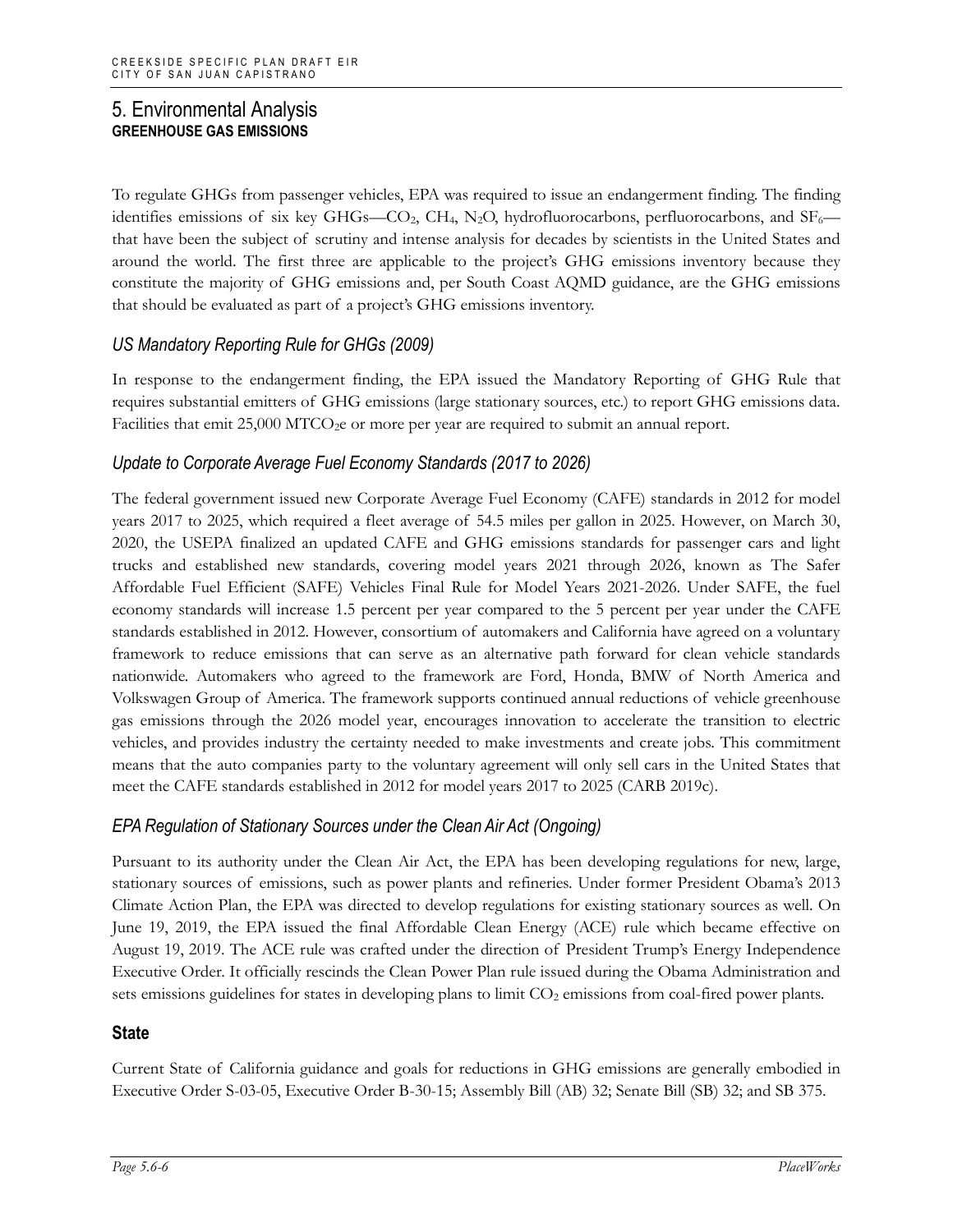## *Executive Order S-03-05*

Executive Order S-03-05, signed June 1, 2005, set the following GHG reduction targets for the state:

- 2000 levels by 2010
- 1990 levels by 2020
- 80 percent below 1990 levels by 2050

#### *Assembly Bill 32, the Global Warming Solutions Act (2006)*

Current State of California guidance and targets for reductions in GHG emissions are generally embodied in AB 32. AB 32 was passed by the California state legislature on August 31, 2006, to place the state on a course toward reducing its contribution of GHG emissions. AB 32 follows the 2020 tier of emissions reduction goals established in Executive Order S-03-05.

#### *CARB 2008 Scoping Plan*

The first Scoping Plan was adopted by the California Air Resources Board (CARB) on December 11, 2008. The 2008 Scoping Plan identified that GHG emissions in California are anticipated to be 596 MMTCO<sub>2</sub>e in 2020. In December 2007, CARB approved a 2020 emissions limit of 427 MMTCO<sub>2</sub>e (471 million tons) for the state (CARB 2008). To effectively implement the emissions cap, AB 32 directed CARB to establish a mandatory reporting system to track and monitor GHG emissions levels for large stationary sources that generate more than 25,000 MTCO2e per year, prepare a plan demonstrating how the 2020 deadline can be met, and develop appropriate regulations and programs to implement the plan by 2012.

#### *First Update to the Scoping Plan*

CARB completed a five-year update to the 2008 Scoping Plan, as required by AB 32. The First Update to the Scoping Plan, adopted May 22, 2014. highlights California's progress toward meeting the near-term 2020 GHG emission reduction goals defined in the 2008 Scoping Plan. As part of the update, CARB recalculated the 1990 GHG emission levels with the updated AR4 GWPs, and the 427 MMTCO<sub>2</sub>e 1990 emissions level and 2020 GHG emissions limit, established in response to AB 32, is slightly higher at 431 MMTCO<sub>2</sub>e (CARB) 2014).

As identified in the Update to the Scoping Plan, California is on track to meet the goals of AB 32. However, the update also addresses the state's longer-term GHG goals in a post-2020 element. The post-2020 element provides a high-level view of a long-term strategy for meeting the 2050 GHG goal, including a recommendation for the state to adopt a midterm target. According to the Update to the Scoping Plan, local government reduction targets should chart a reduction trajectory that is consistent with or exceeds the trajectory created by statewide goals (CARB 2014). CARB identified that reducing emissions to 80 percent below 1990 levels will require a fundamental shift to efficient, clean energy in every sector of the economy. Progressing toward California's 2050 climate targets will require significant acceleration of GHG reduction rates. Emissions from 2020 to 2050 will have to decline several times faster than the rate needed to reach the 2020 emissions limit (CARB 2014).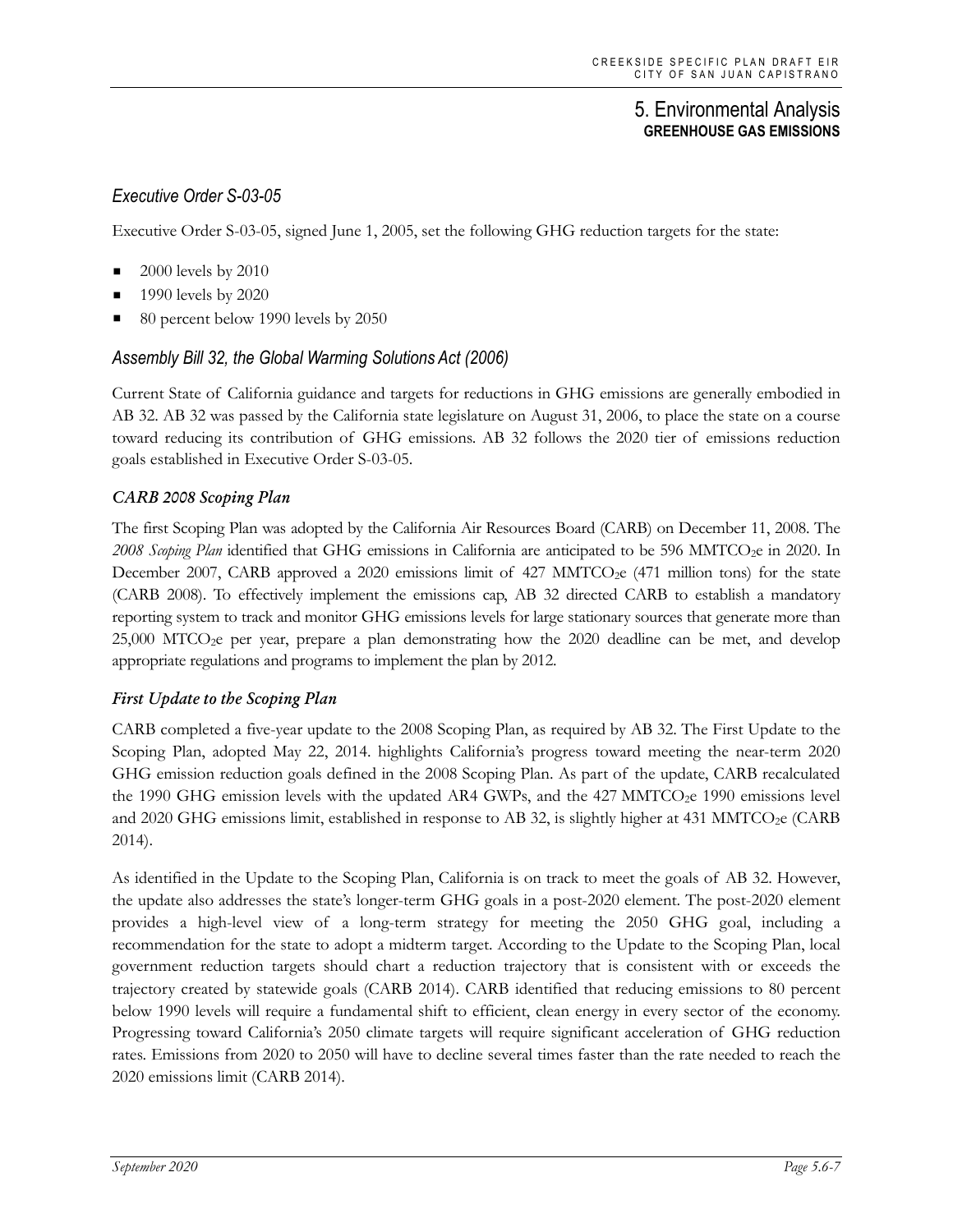### *Executive Order B-30-15*

Executive Order B-30-15, signed April 29, 2015, sets a goal of reducing GHG emissions in the state to 40 percent below 1990 levels by year 2030. Executive Order B-30-15 also directs CARB to update the Scoping Plan to quantify the 2030 GHG reduction goal for the state and requires state agencies to implement measures to meet the interim 2030 goal as well as the long-term goal for 2050 in Executive Order S-03-05. It also requires the Natural Resources Agency to conduct triennial updates of the California adaption strategy, Safeguarding California, in order to ensure climate change is accounted for in state planning and investment decisions.

#### *Senate Bill 32 and Assembly Bill 197*

In September 2016, Governor Brown signed Senate Bill 32 and Assembly Bill 197, making the Executive Order goal for year 2030 into a statewide, mandated legislative target. AB 197 established a joint legislative committee on climate change policies and requires the CARB to prioritize direction emissions reductions rather than the market-based cap-and-trade program for large stationary, mobile, and other sources.

#### *2017 Climate Change Scoping Plan*

Executive Order B-30-15 and SB 32 required CARB to prepare another update to the Scoping Plan to address the 2030 target for the state. On December 24, 2017, CARB approved the 2017 Climate Change Scoping Plan Update, which outlines potential regulations and programs, including strategies consistent with AB 197 requirements, to achieve the 2030 target. The 2017 Scoping Plan establishes a new emissions limit of 260 MMTCO2e for the year 2030, which corresponds to a 40 percent decrease in 1990 levels by 2030 (CARB 2017b).

California's climate strategy will require contributions from all sectors of the economy, including enhanced focus on zero- and near-zero emission (ZE/NZE) vehicle technologies; continued investment in renewables such as solar roofs, wind, and other types of distributed generation; greater use of low carbon fuels; integrated land conservation and development strategies; coordinated efforts to reduce emissions of shortlived climate pollutants (methane, black carbon, and fluorinated gases); and an increased focus on integrated land use planning to support livable, transit-connected communities and conserve agricultural and other lands. Requirements for GHG reductions at stationary sources complement local air pollution control efforts by the local air districts to tighten criteria air pollutants and TACs emissions limits on a broad spectrum of industrial sources. Major elements of the 2017 Scoping Plan framework include:

- Implementing and/or increasing the standards of the Mobile Source Strategy, which include increasing ZE buses and trucks;
- Low Carbon Fuel Standard (LCFS), with an increased stringency (18 percent by 2030).
- Implementation of SB 350, which expands the Renewables Portfolio Standard (RPS) to 50 percent RPS and doubles energy efficiency savings by 2030.
- California Sustainable Freight Action Plan, which improves freight system efficiency and utilizes nearzero emissions technology and deployment of ZE trucks.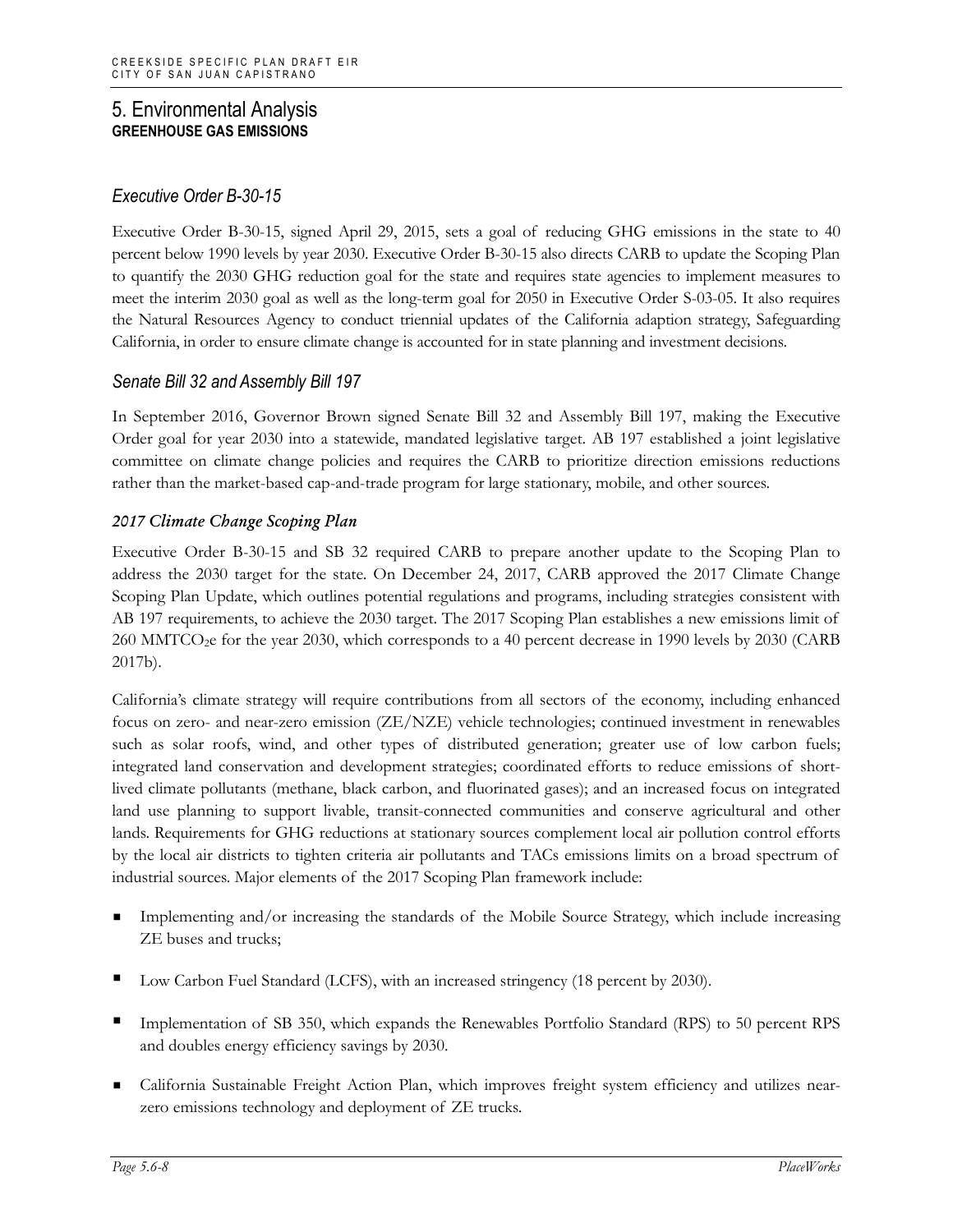- Implementing the Short-Lived Climate Pollutant Strategy, which focuses on reducing methane and hydrofluorocarbon emissions by 40 percent and anthropogenic black carbon emissions by 50 percent by year 2030.
- Post-2020 Cap-and-Trade Program that includes declining caps.
- Continued implementation of SB 375.
- Development of a Natural and Working Lands Action Plan to secure California's land base as a net carbon sink.

In addition to the statewide strategies listed above, the 2017 Climate Change Scoping Plan also identified local governments as essential partners in achieving the state's long-term GHG reduction goals and recommended local actions to reduce GHG emissions—for example, statewide targets of no more than 6 MTCO<sub>2</sub>e or less per capita by 2030 and 2 MTCO2e or less per capita by 2050. CARB recommends that local governments evaluate and adopt robust and quantitative locally appropriate goals that align with the statewide per capita targets and sustainable development objectives and develop plans to achieve the local goals. The statewide per capita goals were developed by applying the percent reductions necessary to reach the 2030 and 2050 climate goals (i.e., 40 percent and 80 percent, respectively) to the state's 1990 emissions limit established under AB 32. For CEQA projects, CARB states that lead agencies have discretion to develop evidenced-based numeric thresholds (mass emissions, per capita, or per service population) consistent with the Scoping Plan and the state's long-term GHG goals. To the degree a project relies on GHG mitigation measures, CARB recommends that lead agencies prioritize on-site design features that reduce emissions, especially from vehicle miles traveled (VMT), and direct investments in GHG reductions within the project's region that contribute potential air quality, health, and economic co-benefits. Where further project design or regional investments are infeasible or not proven to be effective, CARB recommends mitigating potential GHG impacts through purchasing and retiring carbon credits.

The Scoping Plan scenario is set against what is called the business-as-usual yardstick—that is, what would the GHG emissions look like if the state did nothing at all beyond the policies that are already required and in place to achieve the 2020 limit, as shown in Table 5.6-3, *2017 Climate Change Scoping Plan Emissions Reductions Gap*. It includes the existing renewables requirements, advanced clean cars, the "10 percent" LCFS, and the SB 375 program for more vibrant communities, among others. However, it does not include a range of new policies or measures that have been developed or put into statute over the past two years. Also shown in the table, the known commitments are expected to result in emissions that are 60 MMTCO<sub>2</sub>e above the target in 2030. If the estimated GHG reductions from the known commitments are not realized due to delays in implementation or technology deployment, the post-2020 Cap-and-Trade Program would deliver the additional GHG reductions in the sectors it covers to ensure the 2030 target is achieved.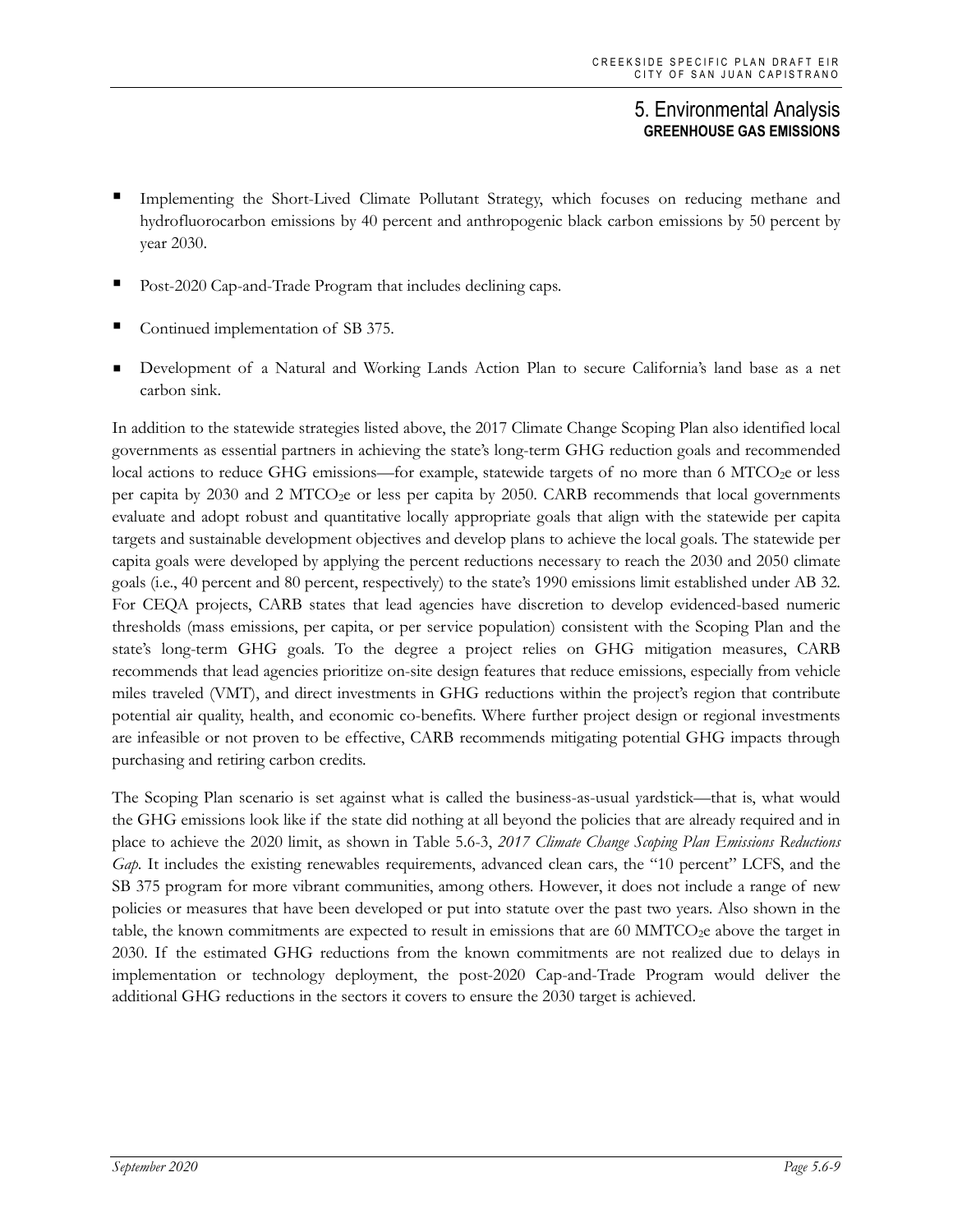| יט.ט טוע<br><u>zu i i Ullinate Unange Ocoping Fian Ennosions Reductions Oap</u><br><b>Modeling Scenario</b> | 2030 GHG Emissions<br>MMTCO <sub>2</sub> e |  |
|-------------------------------------------------------------------------------------------------------------|--------------------------------------------|--|
| Reference Scenario (Business-as-Usual)                                                                      | 389                                        |  |
| With Known Commitments                                                                                      | 320                                        |  |
| 2030 GHG Target                                                                                             | 260                                        |  |
| Gap to 2030 Target                                                                                          | 60                                         |  |
| Source: CARB 2017b.                                                                                         |                                            |  |

#### **Table 5.6-3 2017 Climate Change Scoping Plan Emissions Reductions Gap**

Table 5.6-4, *2017 Climate Change Scoping Plan Emissions Change by Sector*, provides estimated GHG emissions by sector, compared to 1990 levels, and the range of GHG emissions for each sector estimated for 2030.

| <b>Scoping Plan Sector</b>        | 1990<br>MMTCO <sub>2</sub> e | 2030 Proposed Plan Ranges<br>MMTCO <sub>2</sub> e | % Change from 1990 |
|-----------------------------------|------------------------------|---------------------------------------------------|--------------------|
| Agricultural                      | 26                           | $24 - 25$                                         | $-8\%$ to $-4\%$   |
| <b>Residential and Commercial</b> | 44                           | 38-40                                             | $-14\%$ to $-9\%$  |
| <b>Electric Power</b>             | 108                          | $30 - 53$                                         | -72% to -51%       |
| <b>High GWP</b>                   | 3                            | $8 - 11$                                          | 267% to 367%       |
| Industrial                        | 98                           | 83-90                                             | -15% to -8%        |
| Recycling and Waste               |                              | 8-9                                               | 14% to 29%         |
| Transportation (including TCU)    | 152                          | 103-111                                           | -32% to -27%       |
| Net Sink <sup>1</sup>             | $-7$                         | TBD                                               | TBD                |
| <b>Sub Total</b>                  | 431                          | 294-339                                           | -32% to -21%       |
| Cap-and-Trade Program             | <b>NA</b>                    | 24-79                                             | <b>NA</b>          |
| Total                             | 431                          | 260                                               | -40%               |

#### **Table 5.6-4 2017 Climate Change Scoping Plan Emissions Change by Sector**

Source: CARB 2017b.

Notes: TCU = Transportation, Communications, and Utilities; TBD = To Be Determined.

<sup>1</sup> Work is underway through 2017 to estimate the range of potential sequestration benefits from the natural and working lands sector.

#### *Senate Bill 375*

In 2008, SB 375, the Sustainable Communities and Climate Protection Act, was adopted to connect the GHG emissions reductions targets established in the 2008 Scoping Plan for the transportation sector to local land use decisions that affect travel behavior. Its intent is to reduce GHG emissions from light-duty trucks and automobiles (excludes emissions associated with goods movement) by aligning regional long-range transportation plans, investments, and housing allocations to local land use planning to reduce VMT and vehicle trips. Specifically, SB 375 required CARB to establish GHG emissions reduction targets for each of the 18 metropolitan planning organizations (MPOs). The Southern California Association of Governments (SCAG) is the MPO for the Southern California region, which includes the counties of Los Angeles, Orange, San Bernardino, Riverside, Ventura, and Imperial.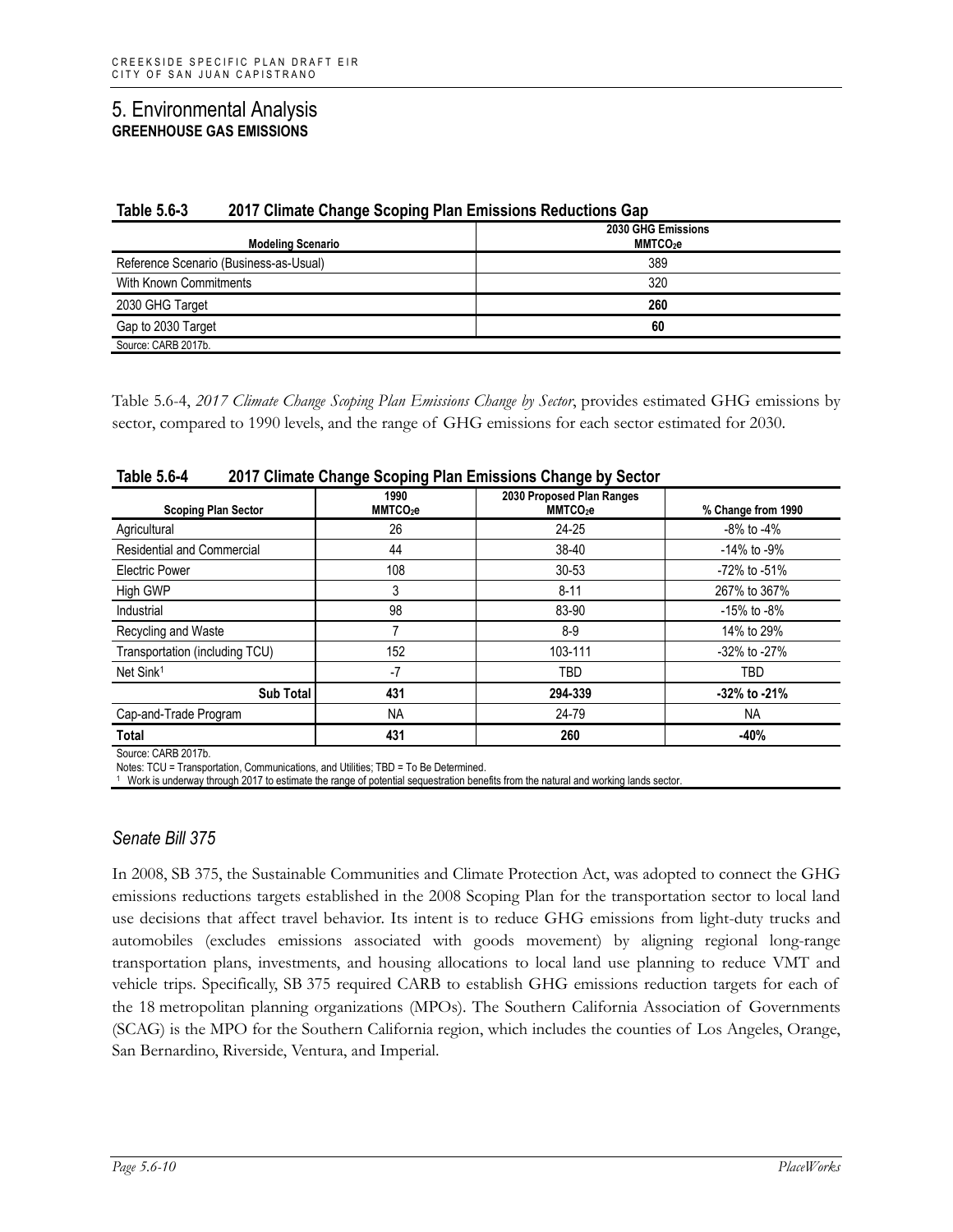Pursuant to the recommendations of the Regional Transportation Advisory Committee, CARB adopted per capita reduction targets for each of the MPOs rather than a total magnitude reduction target. SCAG's targets are an 8 percent per capita reduction from 2005 GHG emission levels by 2020 and a 13 percent per capita reduction from 2005 GHG emission levels by 2035 (CARB 2010). The 2020 targets are smaller than the 2035 targets because a significant portion of the built environment in 2020 has been defined by decisions that have already been made. In general, the 2020 scenarios reflect that more time is needed for large land use and transportation infrastructure changes. Most of the reductions in the interim are anticipated to come from improving the efficiency of the region's transportation network. The targets would result in 3 MMTCO<sub>2</sub>e of reductions by 2020 and 15 MMTCO<sub>2</sub>e of reductions by 2035. Based on these reductions, the passenger vehicle target in CARB's Scoping Plan (for AB 32) would be met (CARB 2010).

#### *2017 Update to the SB 375 Targets*

CARB is required to update the targets for the MPOs every eight years. The latest targets were approved by CARB on March 22, 2018. All SCSs adopted after October 1, 2018 are subject to these new targets. The updated targets consider the need to further reduce VMT, as identified in the 2017 Scoping Plan Update, while balancing the need for additional and more flexible revenue sources to incentivize positive planning and action toward sustainable communities. Like the 2010 targets, the updated SB 375 targets are in units of percent per capita reduction in GHG emissions from automobiles and light trucks relative to 2005. This excludes reductions anticipated from implementation of state technology and fuels strategies and any potential future state strategies such as statewide road user pricing. The updated targets call for greater per capita GHG emission reductions from SB 375 than the 2010 targets, which for 2035, translate into proposed targets that either match or exceed the emission reduction levels in the MPOs' SCSs adopted before October 1, 2018. CARB staff's recommended targets would result in an additional reduction of over 8 MMTCO<sub>2</sub>e in 2035 compared to the 2010 targets. For the next round of SCS updates, CARB's updated targets for the SCAG region are an 8 percent per capita GHG reduction in 2020 from 2005 levels (unchanged from the 2010 target) and a 19 percent per capita GHG reduction in 2035 from 2005 levels (compared to the 2010 target of 13 percent) (CARB 2018).

#### *SCAG's RTP/SCS*

SB 375 requires each MPO to prepare an SCS in their regional transportation plan. For the SCAG region, the 2016-2040 Regional Transportation Plan/Sustainable Communities Strategy (RTP/SCS) was adopted on April 7, 2016, and is an update to the 2012 RTP/SCS (SCAG 2016). SCAG released the 2020-2045 RTP/SCS (Connect SoCal) on November 7, 2019 (SCAG 2019). On May 7, 2020. SCAG adopted Connect SoCal for the limited purpose of federal transportation conformity and will consider full adoption within 120 days (SCAG 2020b). In general, the SCS outlines a development pattern for the region, which, when integrated with the transportation network and other transportation measures and policies, would reduce vehicle miles traveled (VMT) from automobiles and light duty trucks and thereby reduce GHG emissions from these sources.

The 2016-2040 RTP/SCS projects that the SCAG region will meet or exceed the passenger per capita targets set in 2010 by CARB. It is projected that VMT per capita in the region for year 2040 would be reduced by 7.4 percent with implementation of the 2016-2040 RTP/SCS compared to a no-plan year 2040 scenario. Under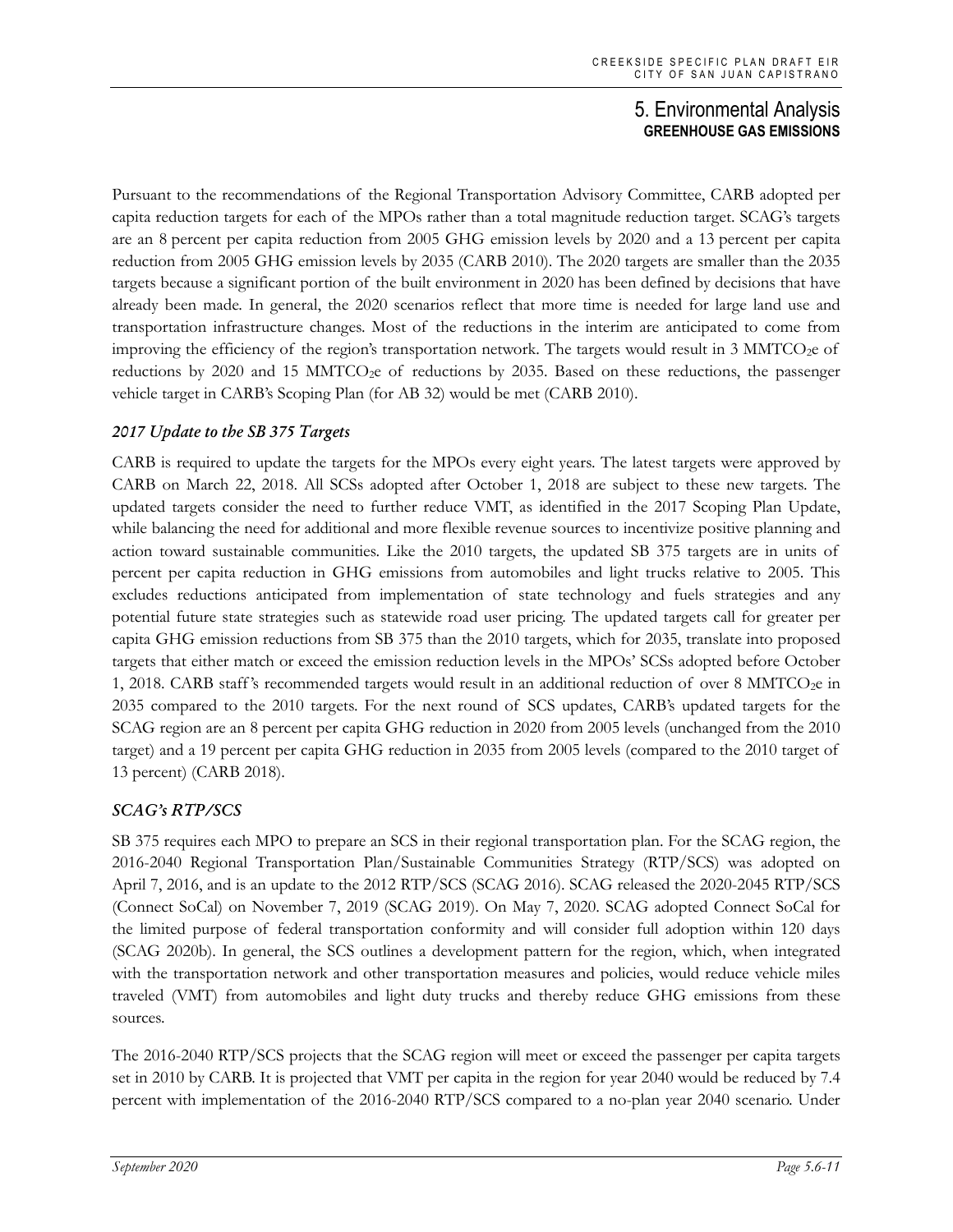the 2016-2040 RTP/SCS, SCAG anticipates lowering GHG emissions 8 percent below 2005 levels by 2020, 18 percent by 2035, and 21 percent by 2040. The 18 percent reduction by 2035 over 2005 levels represents a 2 percent increase in reduction compared to the 2012 RTP/SCS projection. Overall, the SCS is meant to provide growth strategies that will achieve the aforementioned regional GHG emissions reduction targets. Land use strategies to achieve the region's targets include planning for new growth around high quality transit areas and livable corridors and creating neighborhood mobility areas to integrate land use and transportation and plan for more active lifestyles (SCAG 2016). However, the SCS does not require that local general plans, specific plans, or zoning be consistent with the SCS; instead, it provides incentives to governments and developers for consistency.

Connect SoCal focuses on the continued efforts of the previous RTP/SCSs to integrate transportation and land uses strategies in development of the SCAG region through horizon year 2045 (SCAG 2020a). Connect SoCal forecasts that the SCAG region will meet its GHG per capita reduction targets of 8 percent by 2020 and 19 percent by 2035. Additionally, Connect SoCal also forecasts that implementation of the plan will reduce VMT per capita in year 2045 by 5 percent compared to baseline conditions for that year. Connect SoCal includes a "Core Vision" that centers on maintaining and better managing the transportation network for moving people and goods while expanding mobility choices by locating housing, jobs, and transit closer together, and increasing investments in transit and complete streets (SCAG 2020a).

## *Transportation Sector Specific Regulations*

#### *Assembly Bill 1493*

California vehicle GHG emission standards were enacted under AB 1493 (Pavley I). Pavley I is a clean-car standard that reduces GHG emissions from new passenger vehicles (light-duty auto to medium-duty vehicles) from 2009 through 2016 and is anticipated to reduce GHG emissions from new passenger vehicles by 30 percent in 2016. California implements the Pavley I standards through a waiver granted to California by the EPA. In 2012, the EPA issued a Final Rulemaking that sets even more stringent fuel economy and GHG emissions standards for model years 2017 through 2025 light-duty vehicles (see also the discussion on the update to the Corporate Average Fuel Economy standards under *Federal Laws*, above). In January 2012, CARB approved the Advanced Clean Cars program (formerly known as Pavley II) for model years 2017 through 2025. The program combines the control of smog, soot, and global warming gases with requirements for greater numbers of ZE vehicles into a single package of standards. Under California's Advanced Clean Car program, by 2025 new automobiles will emit 34 percent less global warming gases and 75 percent less smogforming emissions.

#### *Executive Order S-01-07*

On January 18, 2007, the state set a new LCFS for transportation fuels sold in the state. Executive Order S-01-07 sets a declining standard for GHG emissions measured in CO2e gram per unit of fuel energy sold in California. The LCFS requires a reduction of 2.5 percent in the carbon intensity of California's transportation fuels by 2015 and a reduction of at least 10 percent by 2020. The standard applies to refiners, blenders, producers, and importers of transportation fuels, and would use market-based mechanisms to allow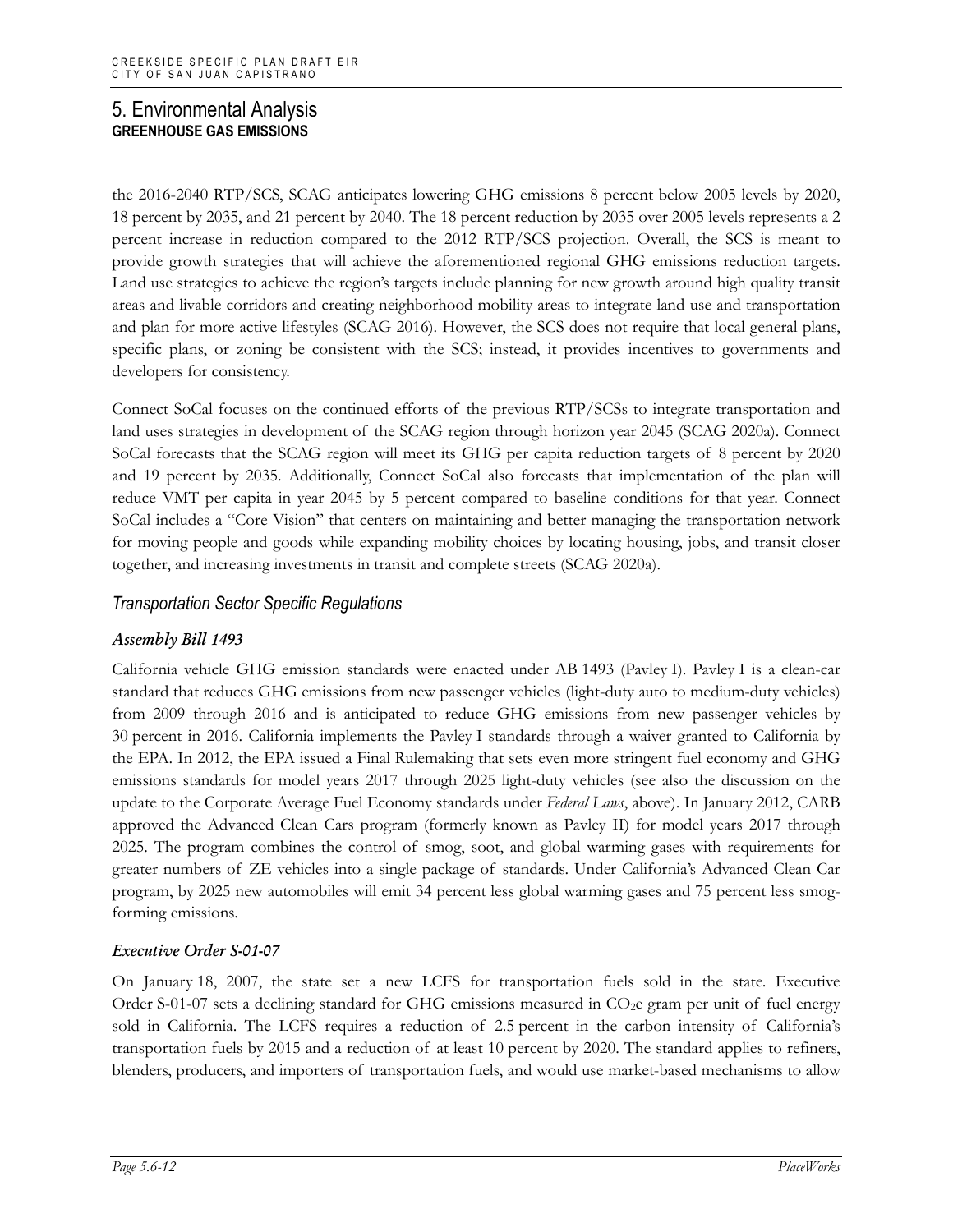these providers to choose how they reduce emissions during the "fuel cycle" using the most economically feasible methods.

#### *Executive Order B-16-2012*

On March 23, 2012, the state identified that CARB, the California Energy Commission (CEC), the Public Utilities Commission, and other relevant agencies worked with the Plug-in Electric Vehicle Collaborative and the California Fuel Cell Partnership to establish benchmarks to accommodate ZE vehicles in major metropolitan areas, including infrastructure to support them (e.g., electric vehicle charging stations). The executive order also directed the number of ZE vehicles in California's state vehicle fleet to increase through the normal course of fleet replacement so that at least 10 percent of fleet purchases of light-duty vehicles are ZE by 2015 and at least 25 percent by 2020. The executive order also establishes a target for the transportation sector of reducing GHG emissions 80 percent below 1990 levels.

#### *Renewables Portfolio – Carbon Neutrality Regulations*

#### *Senate Bills 1078, 107, X1-2, and Executive Order S-14-08*

A major component of California's Renewable Energy Program is the renewables portfolio standard established under Senate Bills 1078 (Sher) and 107 (Simitian). Under the RPS, certain retail sellers of electricity were required to increase the amount of renewable energy each year by at least 1 percent in order to reach at least 20 percent by December 30, 2010. Executive Order S-14-08, signed in November 2008, expanded the state's renewable energy standard to 33 percent renewable power by 2020. This standard was adopted by the legislature in 2011 (SB X1-2). Renewable sources of electricity include wind, small hydropower, solar, geothermal, biomass, and biogas. The increase in renewable sources for electricity production will decrease indirect GHG emissions from development projects, because electricity production from renewable sources is generally considered carbon neutral.

#### *Senate Bill 350*

Senate Bill 350 (de Leon) was signed into law September 2015 and establishes tiered increases to the RPS—40 percent by 2024, 45 percent by 2027, and 50 percent by 2030. SB 350 also set a new goal to double the energy-efficiency savings in electricity and natural gas through energy efficiency and conservation measures.

#### *Senate Bill 100*

On September 10, 2018, Governor Brown signed SB 100. Under SB 100, the RPS for public owned facilities and retail sellers consist of 44 percent renewable energy by 2024, 52 percent by 2027, and 60 percent by 2030. Additionally, SB 100 also established a new RPS requirement of 50 percent by 2026. Furthermore, the bill also establishes a state policy that eligible renewable energy resources and zero-carbon resources supply 100 percent of all retail sales of electricity to California end-use customers and 100 percent of electricity procured to serve all state agencies by December 31, 2045. Under the bill, the state cannot increase carbon emissions elsewhere in the western grid or allow resource shuffling to achieve the 100 percent carbonfree electricity target.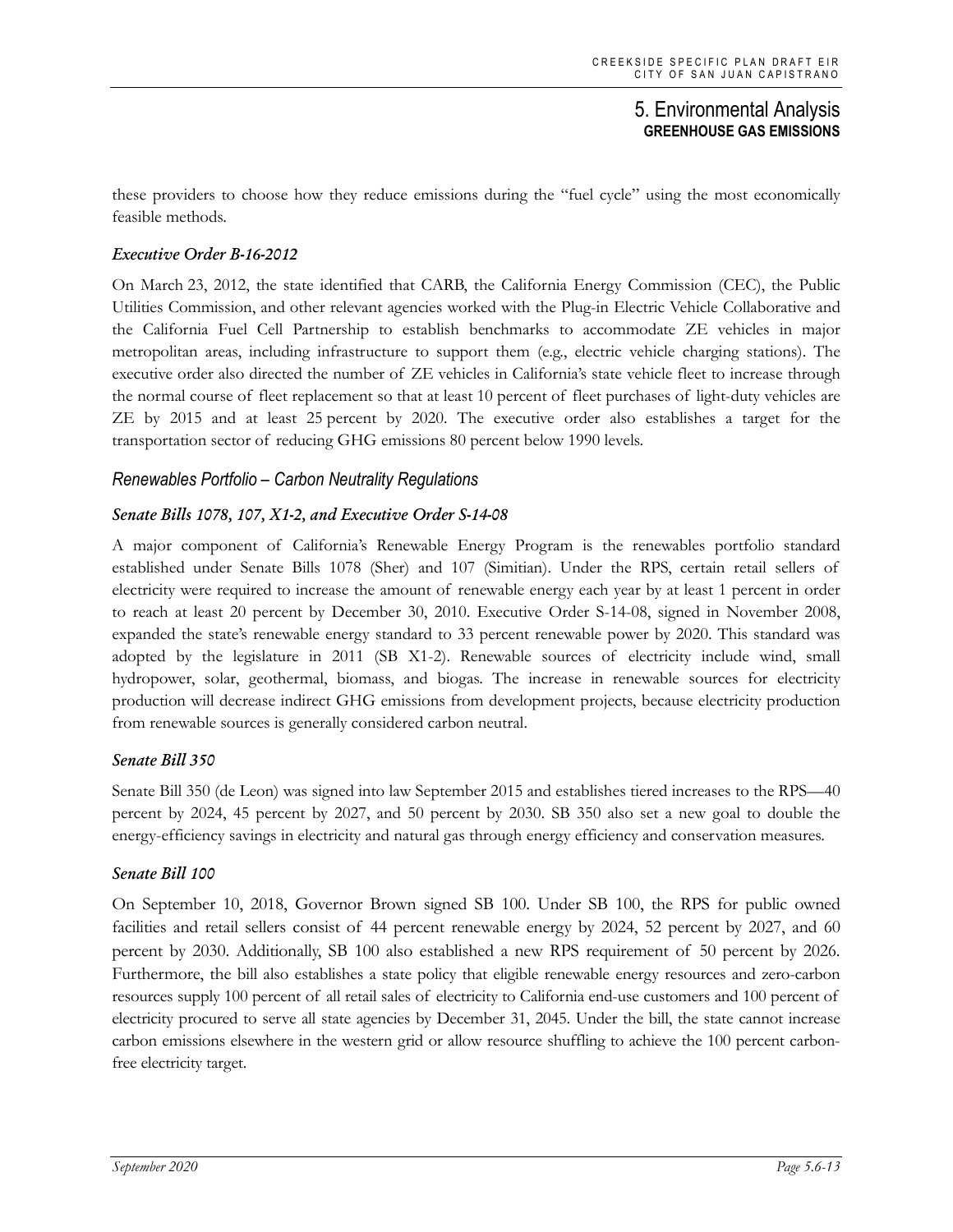#### *Executive Order B-55-18*

Executive Order B-55-18, signed September 10, 2018, sets a goal "to achieve carbon neutrality as soon as possible, and no later than 2045, and achieve and maintain net negative emissions thereafter." Executive Order B-55-18 directs CARB to work with relevant state agencies to ensure future Scoping Plans identify and recommend measures to achieve the carbon neutrality goal. The goal of carbon neutrality by 2045 is in addition to other statewide goals, meaning not only should emissions be reduced to 80 percent below 1990 levels by 2050, but that, by no later than 2045, the remaining emissions be offset by equivalent net removals of  $CO<sub>2</sub>e$  from the atmosphere, including through sequestration in forests, soils, and other natural landscapes.

#### *Energy Efficiency Regulations*

#### *California Building Code: Building Energy Efficiency Standards*

Energy conservation standards for new residential and non-residential buildings were adopted by the California Energy Resources Conservation and Development Commission (now the CEC) in June 1977 (Title 24, Part 6, of the California Code of Regulations [CCR]). Title 24 requires the design of building shells and building components to conserve energy. The standards are updated periodically to allow for consideration and possible incorporation of new energy efficiency technologies and methods. The 2019 Building Energy Efficiency Standards were adopted on May 9, 2018, and went into effect on January 1, 2020.

The 2019 standards move toward cutting energy use in new homes by more than 50 percent requires installation of solar photovoltaic systems for single-family homes and multifamily buildings of three stories and less. The 2019 standards focus on four key areas: 1) smart residential photovoltaic systems; 2) updated thermal envelope standards (preventing heat transfer from the interior to exterior and vice versa); 3) residential and nonresidential ventilation requirements; 4) and nonresidential lighting requirements (CEC 2018a). Under the 2019 standards, nonresidential buildings are 30 percent more energy efficient compared to the 2016 standards, and single-family homes are 7 percent more energy efficient (CEC 2018b). When accounting for the electricity generated by the solar photovoltaic system, single-family homes would use 53 percent less energy compared to homes built to the 2016 standards (CEC 2018b).

#### *California Building Code: CALGreen*

On July 17, 2008, the California Building Standards Commission adopted the nation's first green building standards. The California Green Building Standards Code (24 CCR, Part 11, known as "CALGreen") was adopted as part of the California Building Standards Code. CALGreen established planning and design standards for sustainable site development, energy efficiency (in excess of the California Energy Code requirements), water conservation, material conservation, and internal air contaminants.[4](#page-13-0) The mandatory provisions of the California Green Building Code Standards became effective January 1, 2011, and were last updated in 2019. The 2019 CALGreen standards became effective January 1, 2020.

<span id="page-13-0"></span><sup>&</sup>lt;sup>4</sup> The green building standards became mandatory in the 2010 edition of the code.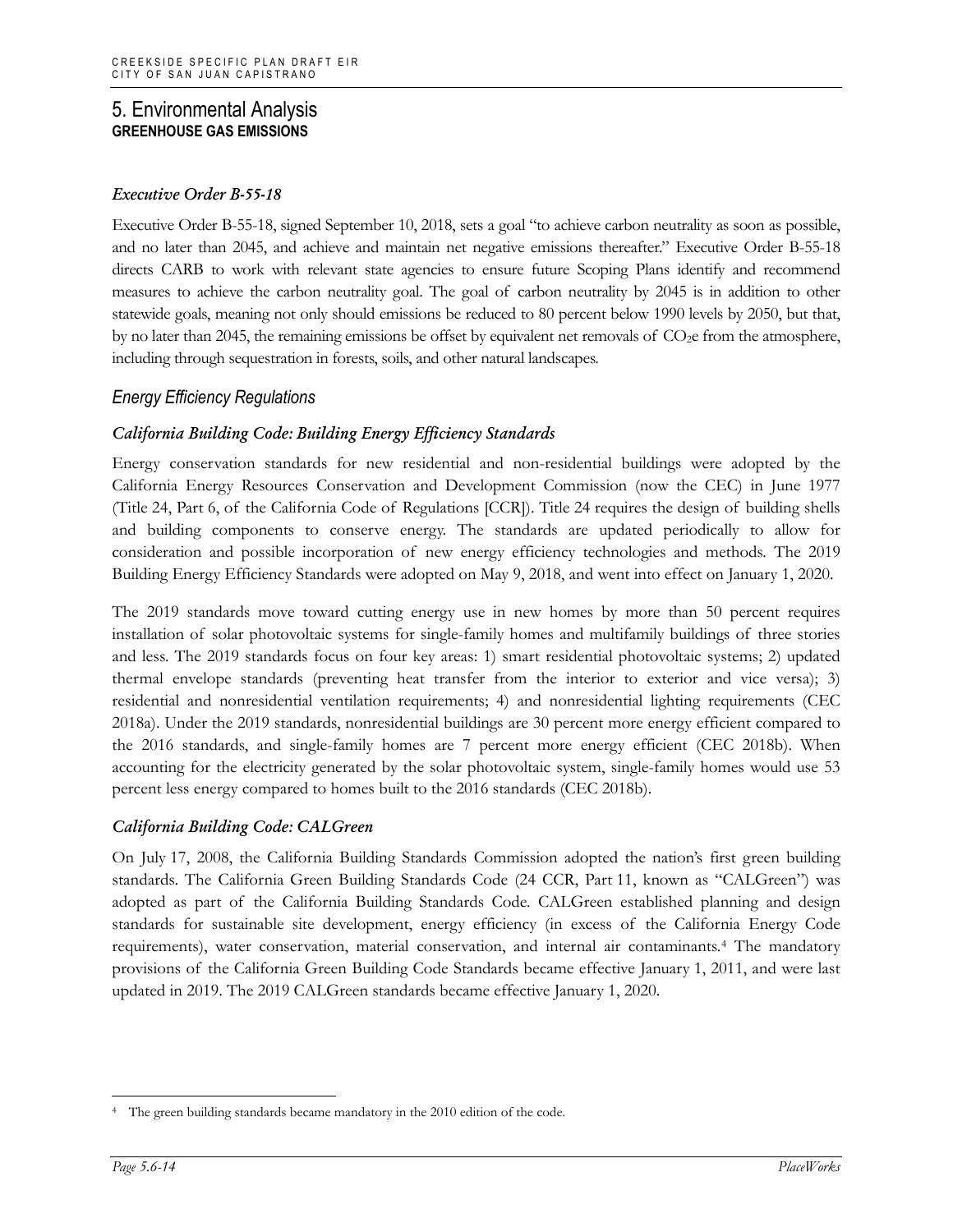#### *2006 Appliance Efficiency Regulations*

The 2006 Appliance Efficiency Regulations (20 CCR §§ 1601–1608) were adopted by the CEC on October 11, 2006 and approved by the California Office of Administrative Law on December 14, 2006. The regulations include standards for both federally regulated appliances and non–federally regulated appliances. Though these regulations are now often viewed as "business as usual," they exceed the standards imposed by all other states, and they reduce GHG emissions by reducing energy demand.

#### *Solid Waste Diversion Regulations*

#### *AB 939 – Integrated Waste Management Act of 1989*

California's Integrated Waste Management Act of 1989 (AB 939, Public Resources Code §§ 40050 et seq.) set a requirement for cities and counties throughout the state to divert 50 percent of all solid waste from landfills by January 1, 2000, through source reduction, recycling, and composting. In 2008, the requirements were modified to reflect a per capita requirement rather than tonnage. To help achieve this, the act requires that each city and county prepare and submit a source reduction and recycling element. AB 939 also established the goal for all California counties to provide at least 15 years of ongoing landfill capacity.

#### *AB 341*

AB 341 (Chapter 476, Statutes of 2011) increased the statewide goal for waste diversion to 75 percent by 2020 and requires recycling of waste from commercial and multifamily residential land uses. Section 5.408 of the CALGreen also requires that at least 65 percent of the nonhazardous construction and demolition waste from nonresidential construction operations be recycled and/or salvaged for reuse.

#### *AB 1327*

The California Solid Waste Reuse and Recycling Access Act (AB 1327, Public Resources Code §§ 42900 et seq.) requires areas to be set aside for collecting and loading recyclable materials in development projects. The act required the California Integrated Waste Management Board to develop a model ordinance for adoption by any local agency requiring adequate areas for collection and loading of recyclable materials as part of development projects. Local agencies are required to adopt the model or an ordinance of their own.

#### *AB 1826*

In October of 2014, Governor Brown signed AB 1826, requiring businesses to recycle their organic waste on and after April 1, 2016, depending on the amount of waste they generate per week. This law also requires that on and after January 1, 2016, local jurisdictions across the state implement an organic waste recycling program to divert organic waste generated by businesses and multifamily residential dwellings that consist of five or more units. Organic waste means food waste, green waste, landscape and pruning waste, nonhazardous wood waste, and food-soiled paper waste that is mixed in with food waste.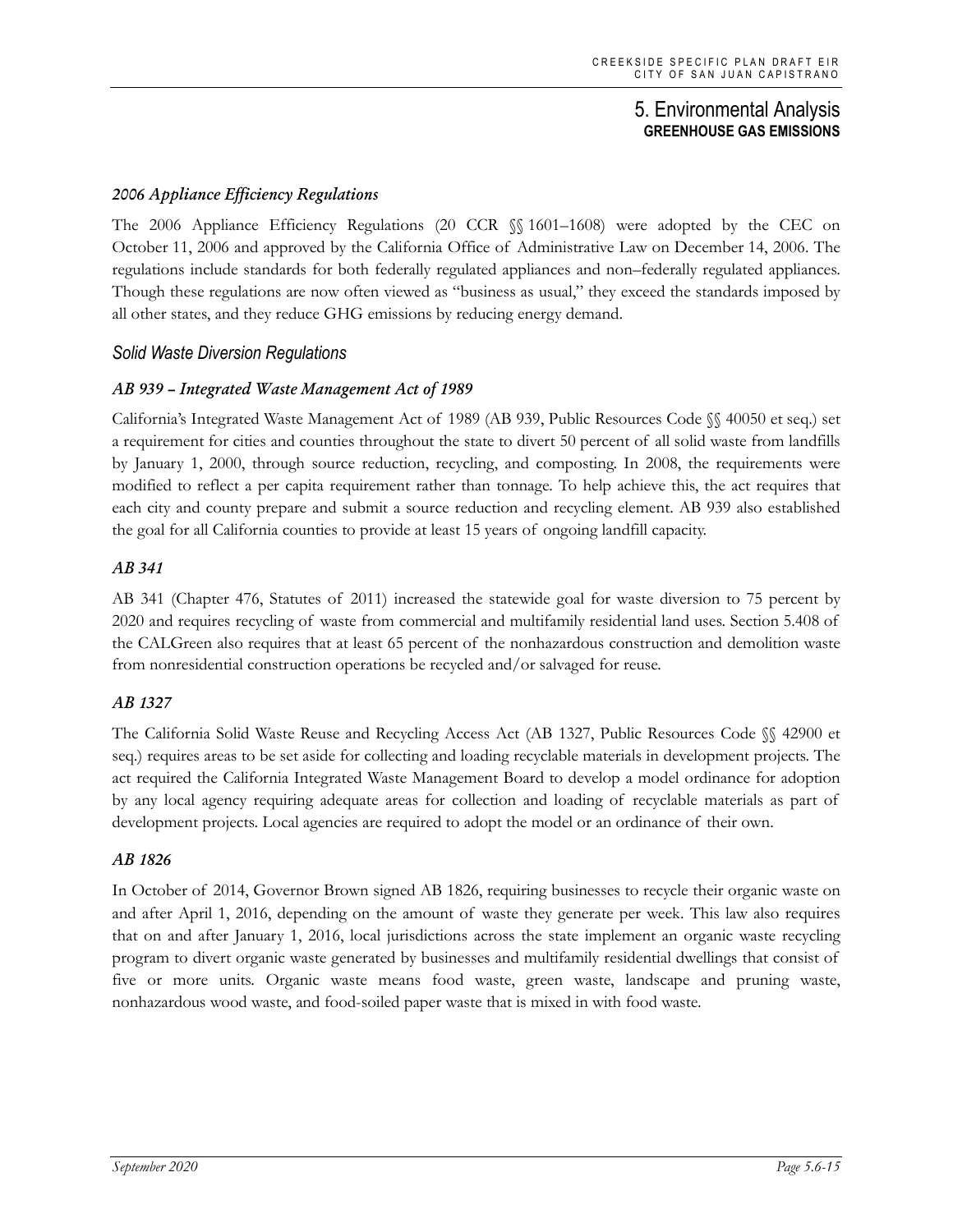#### *Water Efficiency Regulations*

#### *SBX7-7*

The 20x2020 Water Conservation Plan was issued by the Department of Water Resources (DWR) in 2010 pursuant to Senate Bill 7, which was adopted during the 7th Extraordinary Session of 2009–2010 and therefore dubbed "SBX7-7." SBX7-7 mandated urban water conservation and authorized the DWR to prepare a plan implementing urban water conservation requirements (20x2020 Water Conservation Plan). In addition, it required agricultural water providers to prepare agricultural water management plans, measure water deliveries to customers, and implement other efficiency measures. SBX7-7 requires urban water providers to adopt a water conservation target of 20 percent reduction in urban per capita water use by 2020 compared to 2005 baseline use.

#### *AB 1881 – Water Conservation in Landscaping Act*

The Water Conservation in Landscaping Act of 2006 (AB 1881) requires local agencies to adopt the updated DWR model ordinance or an equivalent. AB 1881 also requires the CEC to consult with the DWR to adopt, by regulation, performance standards and labeling requirements for landscape irrigation equipment, including irrigation controllers, moisture sensors, emission devices, and valves to reduce the wasteful, uneconomic, inefficient, or unnecessary consumption of energy or water.

#### *Short-Lived Climate Pollutant Reduction Strategy*

#### *Senate Bill 1383*

On September 19, 2016, the Governor signed SB 1383 to supplement the GHG reduction strategies in the Scoping Plan to consider short-lived climate pollutants, including black carbon and CH4. Black carbon is the light-absorbing component of fine particulate matter produced during incomplete combustion of fuels. SB 1383 requires the state board, no later than January 1, 2018, to approve and begin implementing that comprehensive strategy to reduce emissions of short-lived climate pollutants to achieve a reduction in methane by 40 percent, hydrofluorocarbon gases by 40 percent, and anthropogenic black carbon by 50 percent below 2013 levels by 2030, as specified. The bill also establishes targets for reducing organic waste in landfill. On March 14, 2017, CARB adopted the "Final Proposed Short-Lived Climate Pollutant Reduction Strategy," which identifies the state's approach to reducing anthropogenic and biogenic sources of short-lived climate pollutants. Anthropogenic sources of black carbon include on- and off-road transportation, residential wood burning, fuel combustion (charbroiling), and industrial processes. According to CARB, ambient levels of black carbon in California are 90 percent lower than in the early 1960s despite the tripling of diesel fuel use (CARB 2017b). In-use on-road rules are expected to reduce black carbon emissions from on-road sources by 80 percent between 2000 and 2020. South Coast AQMD is one of the air districts that requires air pollution control technologies for chain-driven broilers, which reduces particulate emissions from these char broilers by over 80 percent (CARB 2017b). Additionally, South Coast AQMD Rule 445 limits installation of new fireplaces in the SoCAB.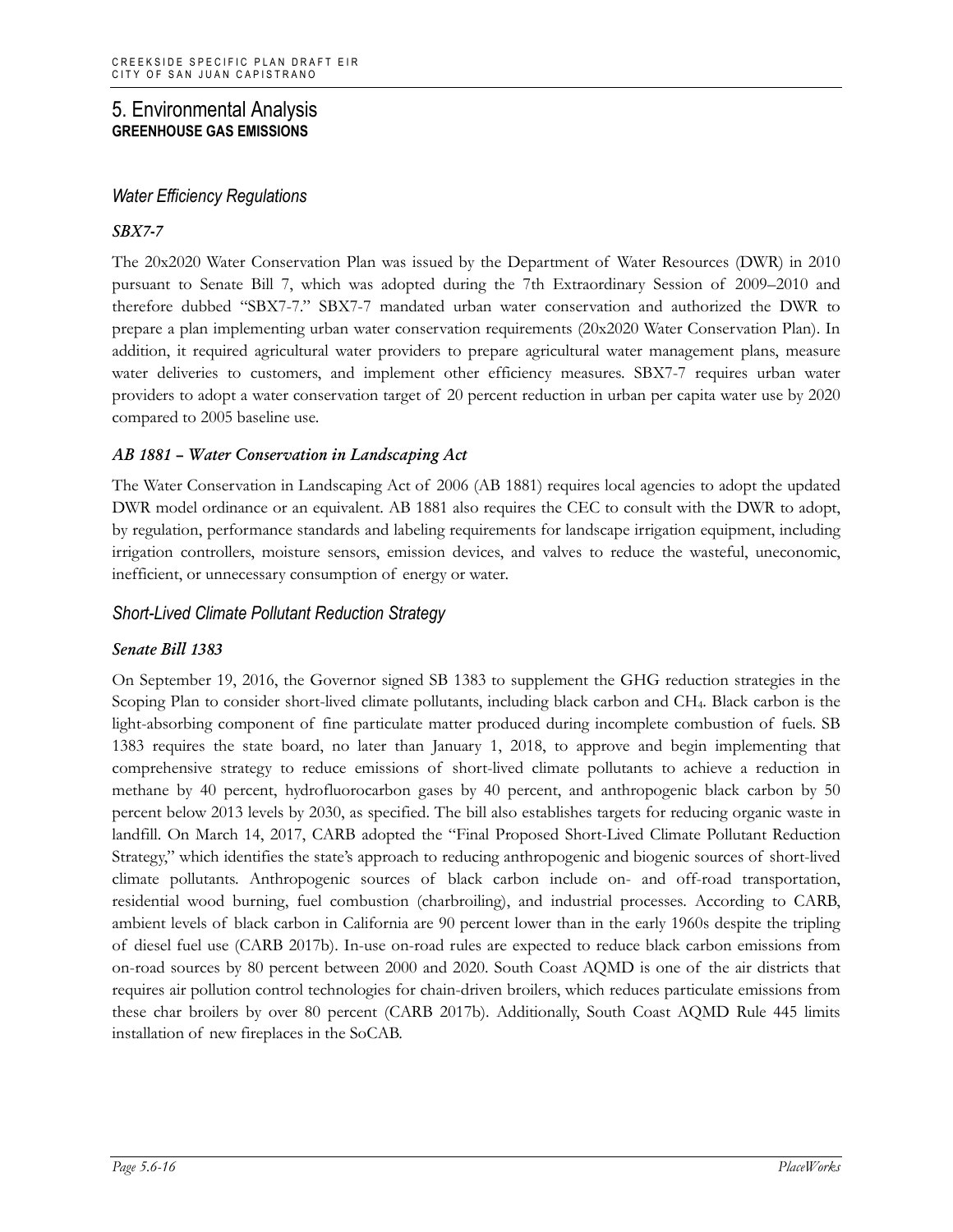## **5.6.1.3 EXISTING CONDITIONS**

The Project Site includes the former Endevco Corporation manufacturing facility. However, as the building has been vacant, the land use does not currently generate GHG emissions.

# **5.6.2 Thresholds of Significance**

According to Appendix G of the CEQA Guidelines, a project would normally have a significant effect on the environment if the project would:

- GHG-1 Generate greenhouse gas emissions, either directly or indirectly, that may have a significant impact on the environment.
- GHG-2 Conflict with an applicable plan, policy or regulation adopted for the purpose of reducing the emissions of greenhouse gases.

#### **South Coast Air Quality Management District**

South Coast AQMD has adopted a significance threshold of 10,000 MTCO<sub>2</sub>e per year for permitted (stationary) sources of GHG emissions for which South Coast AQMD is the designated lead agency. To provide guidance to local lead agencies on determining significance for GHG emissions in their CEQA documents, South Coast AQMD convened a GHG CEQA Significance Threshold Working Group (Working Group). Based on the last Working Group meeting (Meeting No. 15) in September 2010, South Coast AQMD identified a tiered approach for evaluating GHG emissions for development projects where South Coast AQMD is not the lead agency (South Coast AQMD 2010a). This following tiered approach has not been formally adopted by South Coast AQMD.

- **Tier 1.** If a project is exempt from CEQA, project-level and contribution to significant cumulative GHG emissions are less than significant.
- **Tier 2.** If the project complies with a GHG emissions reduction plan or mitigation program that avoids or substantially reduces GHG emissions in the project's geographic area (e.g., city or county), projectlevel and contribution to significant cumulative GHG emissions are less than significant.
- **Tier 3.** If GHG emissions are less than the screening-level criterion, project-level and contribution to significant cumulative GHG emissions are less than significant.

For projects that are not exempt or where no qualifying GHG reduction plans are directly applicable, South Coast AQMD requires an assessment of GHG emissions. Project-related GHG emissions include on-road transportation, energy use, water use, wastewater generation, solid waste disposal, area sources, off-road emissions, and construction activities. The South Coast AQMD Working Group identified that because construction activities would result in a "one-time" net increase in GHG emissions, construction activities should be amortized into the operational phase GHG emissions inventory based on the service life of a building. For buildings in general, it is reasonable to look at a 30-year time frame, since this is a typical interval before a new building requires the first major renovation. South Coast AQMD identified a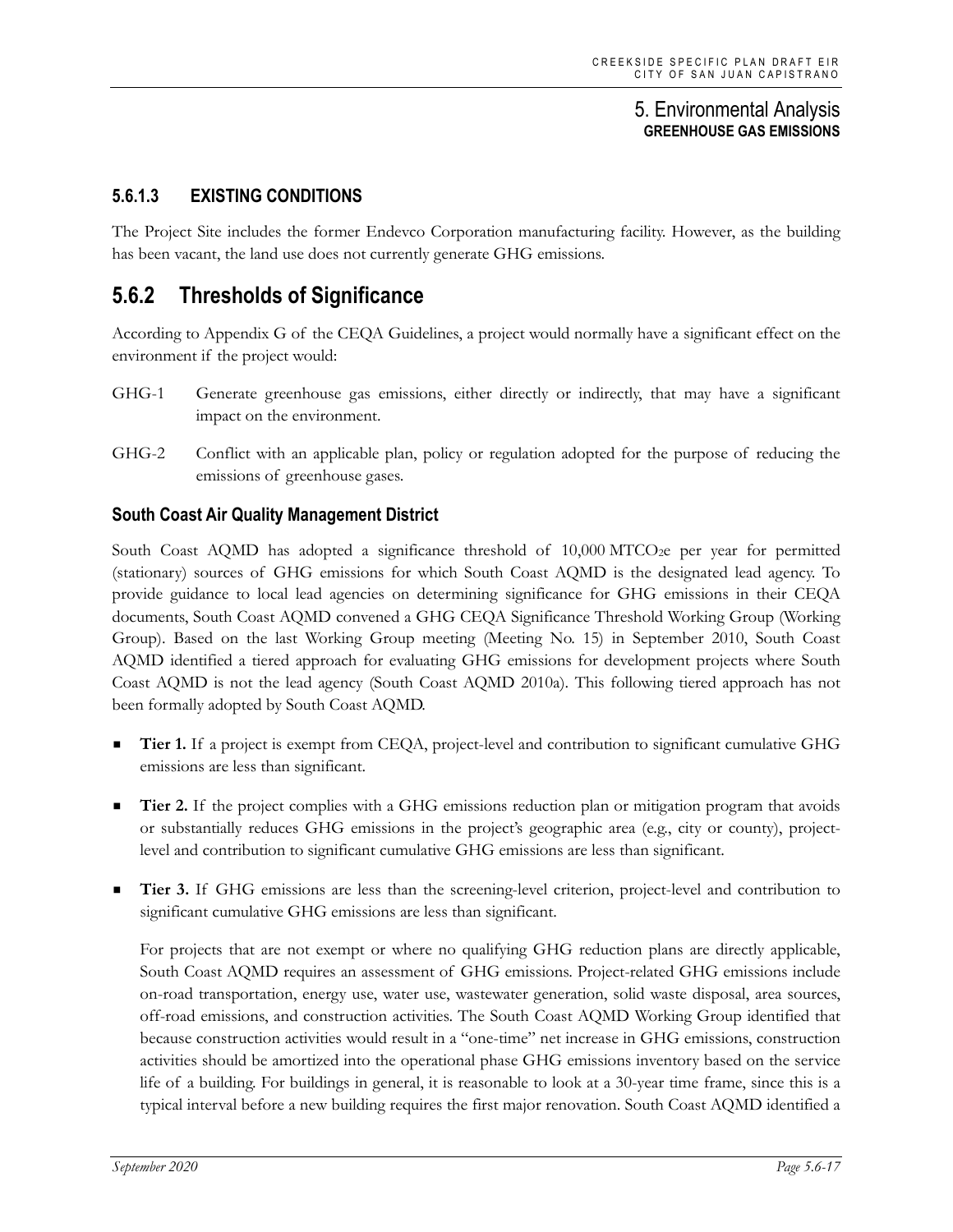screening-level threshold of 3,000 MTCO<sub>2</sub>e annually for all land use types. The bright-line screening-level criteria are based on a review of the Governor's Office of Planning and Research database of CEQA projects. Based on their review of 711 CEQA projects, 90 percent of CEQA projects would exceed the bright-line thresholds. Therefore, projects that do not exceed the bright-line threshold would have a nominal, and therefore, less than cumulatively considerable impact on GHG emissions. South Coast  $\Lambda QMD$  recommends use of the 3,000 MTCO<sub>2</sub>e interim bright-line screening-level criterion for all project types (South Coast AQMD 2010b).

 **Tier 4.** If emissions exceed the screening threshold, a more detailed review of the project's GHG emissions is warranted.<sup>[5](#page-17-0)</sup>

The South Coast AQMD Working Group has identified an efficiency target for projects that exceed the screening threshold of 4.8 MTCO<sub>2</sub>e per year per service population (MTCO<sub>2</sub>e/year/SP) for project-level analyses and 6.6 MTCO<sub>2</sub>e/year/SP for plan level projects (e.g., program-level projects such as general plans) for the year 2020.[6](#page-17-1) The per capita efficiency targets are based on the AB 32 GHG reduction target and 2020 GHG emissions inventory prepared for CARB's 2008 Scoping Plan.[7](#page-17-2)

For purposes of this analysis, because the City of San Juan Capistrano has not developed its own numeric GHG significance threshold, the South Coast AQMD Working Group's bright-line screening-level criterion of 3,000 MTCO2e per year is used as the significance threshold for this project. If the project operationphase emissions exceed this criterion, GHG emissions would be considered potentially significant in the absence of mitigation measures.

# **5.6.3 Plans, Programs, and Policies**

Plans, programs, and policies (PPP), including applicable regulatory requirements and conditions of approval for GHG emissions are identified below.

PPP GHG-1 New buildings are required to achieve the current California Building Energy Efficiency Standards (Title 24, Part 6) and California Green Building Standards Code (CALGreen) (Title 24, Part 11). The 2019 Building Energy Efficiency Standards were effective on January 1, 2020. The Building Energy Efficiency Standards and CALGreen are updated tri-annually with a goal to achieve zero net energy for residential buildings by 2020 and non-residential buildings by 2030. The 2019 Building Energy Efficiency Standards require installation of solar photovoltaic systems for new single-family homes and multifamily buildings of three stories and less (see Section 150.1(c)14).

<span id="page-17-0"></span><sup>5</sup> South Coast AQMD had identified an efficiency target for projects that exceed the bright-line threshold: a 2020 efficiency target of 4.8 MTCO<sub>2</sub>e per year per service population (MTCO<sub>2</sub>e/year/SP) for project-level analyses and 6.6 MTCO<sub>2</sub>e/year/SP for planlevel projects (e.g., general plans). Service population is generally defined as the sum of residential and employment population of a project. The per capita efficiency targets are based on the AB 32 GHG reduction target and 2020 GHG emissions inventory prepared for CARB's 2008 Scoping Plan.5

<span id="page-17-1"></span><sup>6</sup> It should be noted that the Working Group also considered efficiency targets for 2035 for the first time in this Working Group meeting.

<span id="page-17-2"></span><sup>7</sup> South Coast AQMD took the 2020 statewide GHG reduction target for land use only GHG emissions sectors and divided it by the 2020 statewide employment for the land use sectors to derive a per capita GHG efficiency metric that coincides with the GHG reduction targets of AB 32 for year 2020.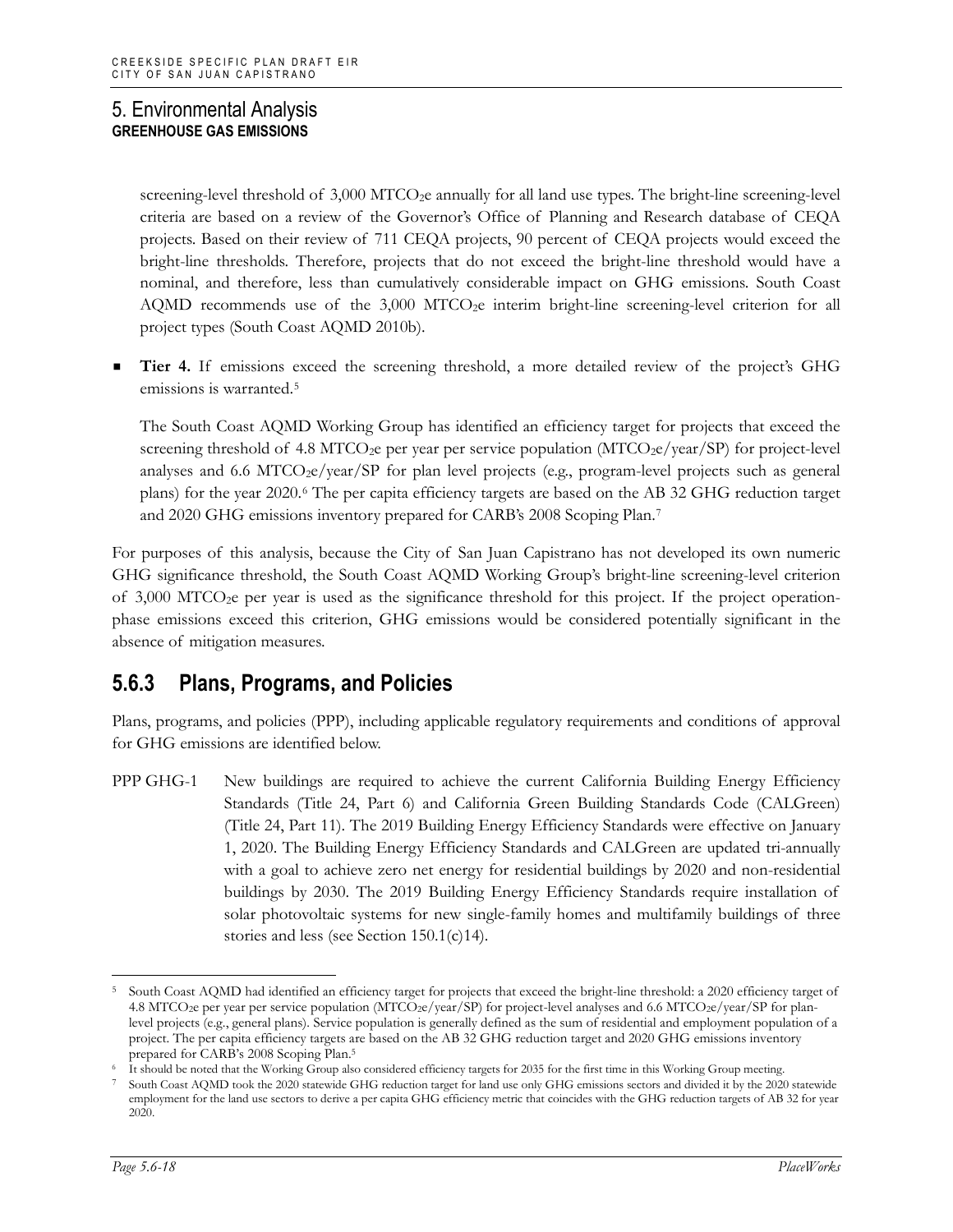- PPP GHG-2 New one- and two-family dwellings and townhouses with attached private garages are required to adhere to the California Green Building Standards Code (CALGreen) requirement to provide a raceway for a dedicated 208/240-volt branch circuit from the service panel to an enclosure near the charger, service panels capable of receiving a 40 ampere dedicated branch circuit, and space for an overcurrent protective device (CALGreen Section 4.106.4.1).
- PPP GHG-3 New buildings are required to adhere to the California Green Building Standards Code and Water Efficient Landscape Ordinance requirements to increase water efficiency and reduce urban per capita water demand.
- PPP GHG-4 California's Green Building Standards Code (CALGreen) requires the recycling and/or salvaging for reuse at minimum of 65 percent of the nonhazardous construction and demolition waste generated during most "new construction" projects (CALGreen Sections 4.408 and 5.408). Construction contractors are required to submit a construction waste management plan that identifies the construction and demolition waste materials to be diverted from disposal by recycling, reuse on the project, or salvaged for future use or sale and the amount (by weight or volume).
- PPP GHG-5 Construction activities are required to adhere to Title 13 California Code of Regulations Section 2499, which requires that nonessential idling of construction equipment is restricted to five minutes or less.

# **5.6.4 Environmental Impacts**

## **5.6.4.1 METHODOLOGY**

This GHG emissions evaluation was prepared in accordance with the requirements of CEQA to determine if significant GHG emissions impacts are likely in conjunction with the type and scale of development associated with the Proposed Project. Air pollutant emissions are calculated using the California Emissions Estimator Model (CalEEMod), Version 2016.3.2.25. CalEEMod compiles an emissions inventory of construction (fugitive dust, off-gas emissions, on-road emissions, and off-road emissions), area sources, indirect emissions from energy use, mobile sources, indirect emissions from waste disposal (annual only), and indirect emissions from water/wastewater (annual only) use. The following provides a summary of the assumptions utilized for the Proposed Project analysis. GHG emissions modeling datasheets are in Appendix C.

#### **Construction Phase**

Construction would entail demolition of existing structures and asphalt, site preparation, grading, off-site hauling of demolition debris and earthwork material, construction of the proposed structures and buildings, architectural coating, and asphalt paving on 15.58 acres of the approximately 16.88-acre Project Site. The Proposed Project is anticipated to be constructed over a period of up to 39 months, from February 2021 to May 2024. Construction GHG emissions are based on the preliminary information provided or verified by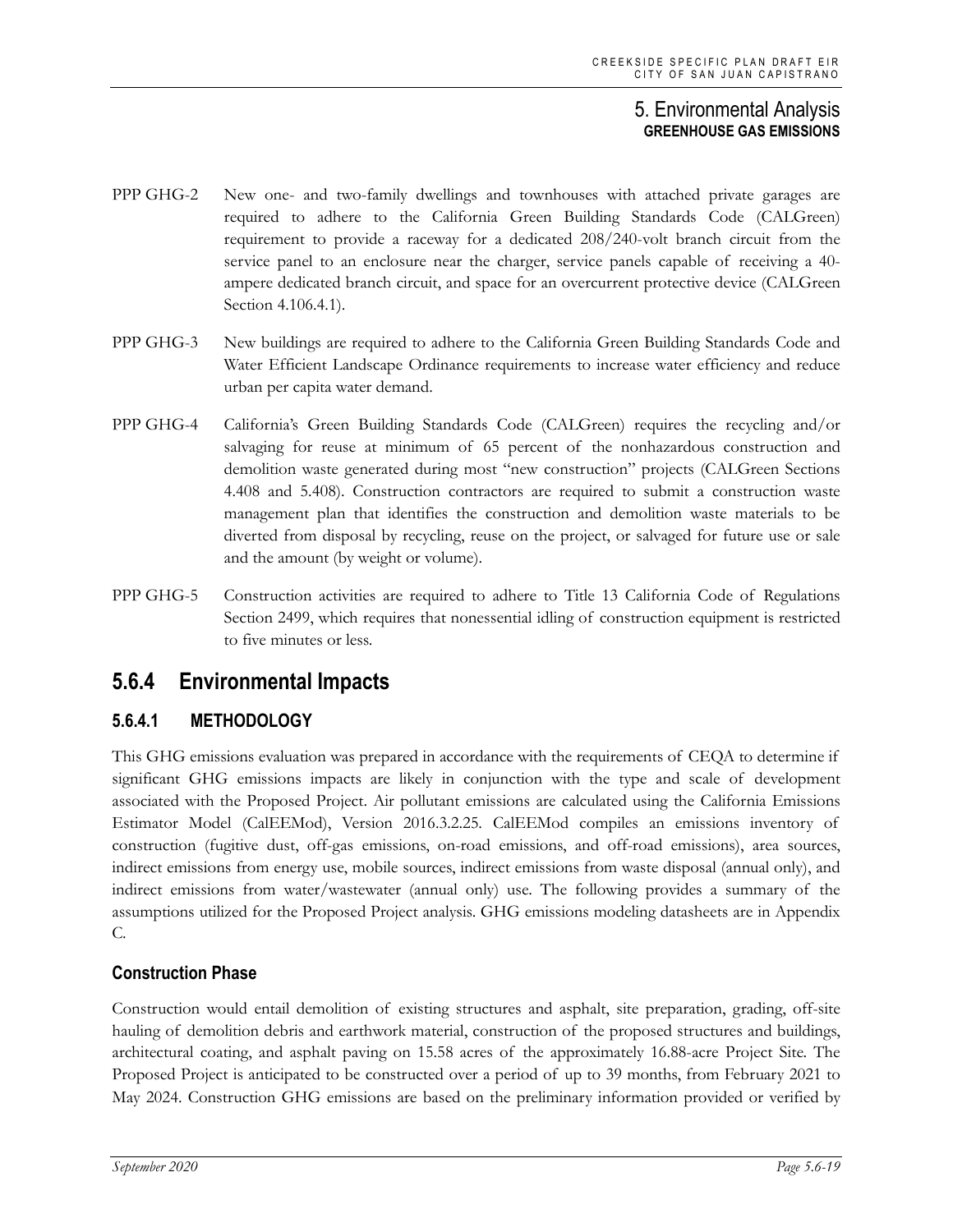the City. In addition, implementation of the Proposed Project would also result in the realignment of Rancho Viejo Road. For purposes of this analysis, it is anticipated the proposed realignment would occur concurrently with the main project site and would be completed over a two-month duration from February 2021 to April 2021.

#### **Operational Phase**

- **Transportation:** The primary source of mobile GHG emissions is tailpipe exhaust emissions from the combustion of fuel (i.e., gasoline and diesel). The average daily trip (ADT) generation for weekend trips and vehicle miles travelled (VMT) were provided by Urban Crossroads (see Appendix I and Appendix L). Saturday and Sunday trips were calculated based on the rates provided in the ITE Trip Manual 10th Edition while VMT was assumed to be 80 percent of miles travelled during the weekdays. Project-related on-road criteria air pollutant emissions are based on calendar year 2024 emission rates from EMFAC2017 (v. 1.0.2) for the project buildout year.
- **Area Sources.** Area sources generated from use of consumer products and cleaning supplies are based on CalEEMod default emission rates and on the assume building square footages.
- **Energy:** GHG emissions from energy use (i.e., natural gas and electricity) are based on the CalEEMod default natural gas and electricity usage rates. New non-residential buildings are modeled to comply with the 2019 Building Energy Efficiency Standards, which are 30 percent more energy efficient for nonresidential buildings than the 2016 Building Energy Efficiency Standards. Detached single-family housing would be 7 percent more energy efficient than the 2016 Building Energy Efficiency Standards. Under the California Building and Energy Standards, residential buildings that are four stories and higher fall under the non-residential standards. The townhomes would not be higher than four stories and would not be considered detached single-family housing. Therefore, modeling for the townhomes would not include additional energy efficiency improvements over the 2016 Building Energy Standards.
- **Solid Waste Disposal:** Indirect emissions from waste generation are based on the CalEEMod defaults.
- **Water/Wastewater:** Emissions of GHG are associated with the embodied energy used to supply, treat, and distribute water. Total water demand and wastewater generation are based on data provided by the project engineer.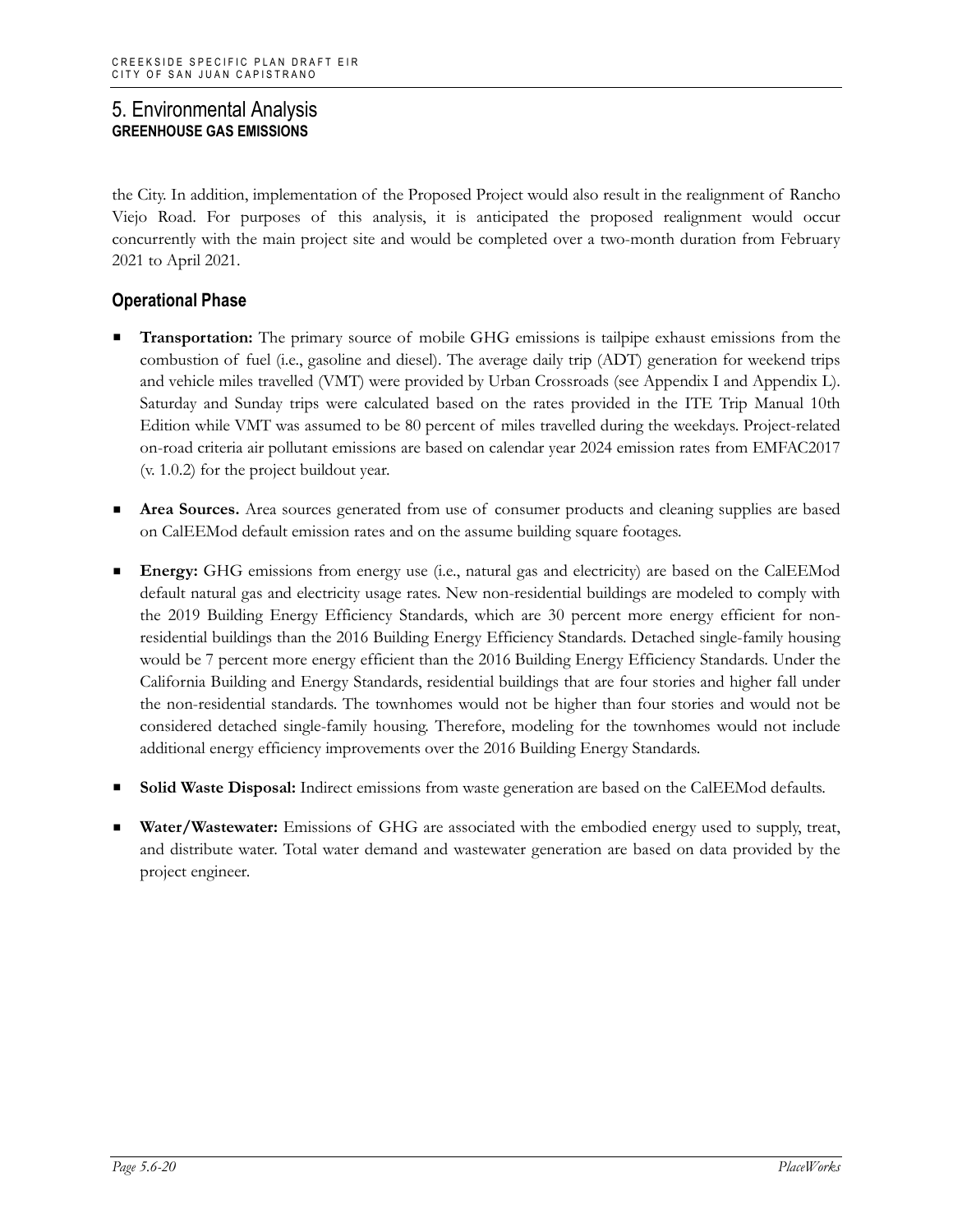Life cycle emissions are not included in the GHG analysis consistent with California Resources Agency directives[.8](#page-20-0) Black carbon emissions are not included in the GHG analysis because CARB does not include this pollutant in the state's AB 32/SB 32 inventory and treats this short-lived climate pollutant separately.[9](#page-20-1)

## **5.6.4.2 IMPACT ANALYSIS**

The following impact analysis addresses thresholds of significance for which the Initial Study disclosed potentially significant impacts. The applicable thresholds are identified in brackets after the impact statement.

#### **Impact 5.6-1: Implementation of the Proposed Project would not generate a net increase in GHG emissions, either directly or indirectly, that would have a significant impact on the environment. [Threshold GHG-1]**

Global climate change is not confined to a particular project area and is generally accepted as the consequence of global industrialization over the last 200 years. A typical project, even a very large one, does not generate enough greenhouse gas emissions on its own to influence global climate change significantly; hence, the issue of global climate change is by definition a cumulative environmental impact.

Implementation of the Proposed Project would result in 188 new residential units. The Proposed Project would generate 1,606 weekday vehicle trips, 1,680 Saturday vehicle trips, and 1,424 Sunday vehicle trips. Furthermore, operation of the Proposed Project would result in an increase in water demand, wastewater and solid waste generation, area sources (e.g., consumer cleaning products), and energy usage (i.e., natural gas and electricity). The project emissions and construction-related emissions are quantified and shown in Table 5.6-5, *Project GHG Emissions Inventory*. As shown in the table, GHG emissions from the Proposed Project would not exceed South Coast AQMD's bright-line significance threshold. As a result, GHG emissions associated with the Project are considered less than significant.

<span id="page-20-0"></span>Life cycle emissions include indirect emissions associated with materials manufacture. However, these indirect emissions involve numerous parties, each of which is responsible for GHG emissions of their particular activity. The California Resources Agency, in adopting the CEQA Guidelines Amendments on GHG emissions found that lifecycle analysis was not warranted for projectspecific CEQA analysis in most situations, for a variety of reasons, including lack of control over some sources, and the possibility of double-counting emissions (see Final Statement of Reasons for Regulatory Action, December 2009). Because the amount of materials consumed during the operation or construction of the proposed project is not known, the origin of the raw materials purchased is not known, and manufacturing information for those raw materials is also not known, calculation of life cycle emissions would be speculative. A life-cycle analysis is not warranted (OPR 2008).

<span id="page-20-1"></span><sup>9</sup> Particulate matter emissions, which include black carbon, are analyzed under *Air Quality*. Black carbon emissions have sharply declined due to efforts to reduce on-road and off-road vehicle emissions, especially diesel particulate matter. The State's existing air quality policies will virtually eliminate black carbon emissions from on-road diesel engines within 10 years (CARB 2017a).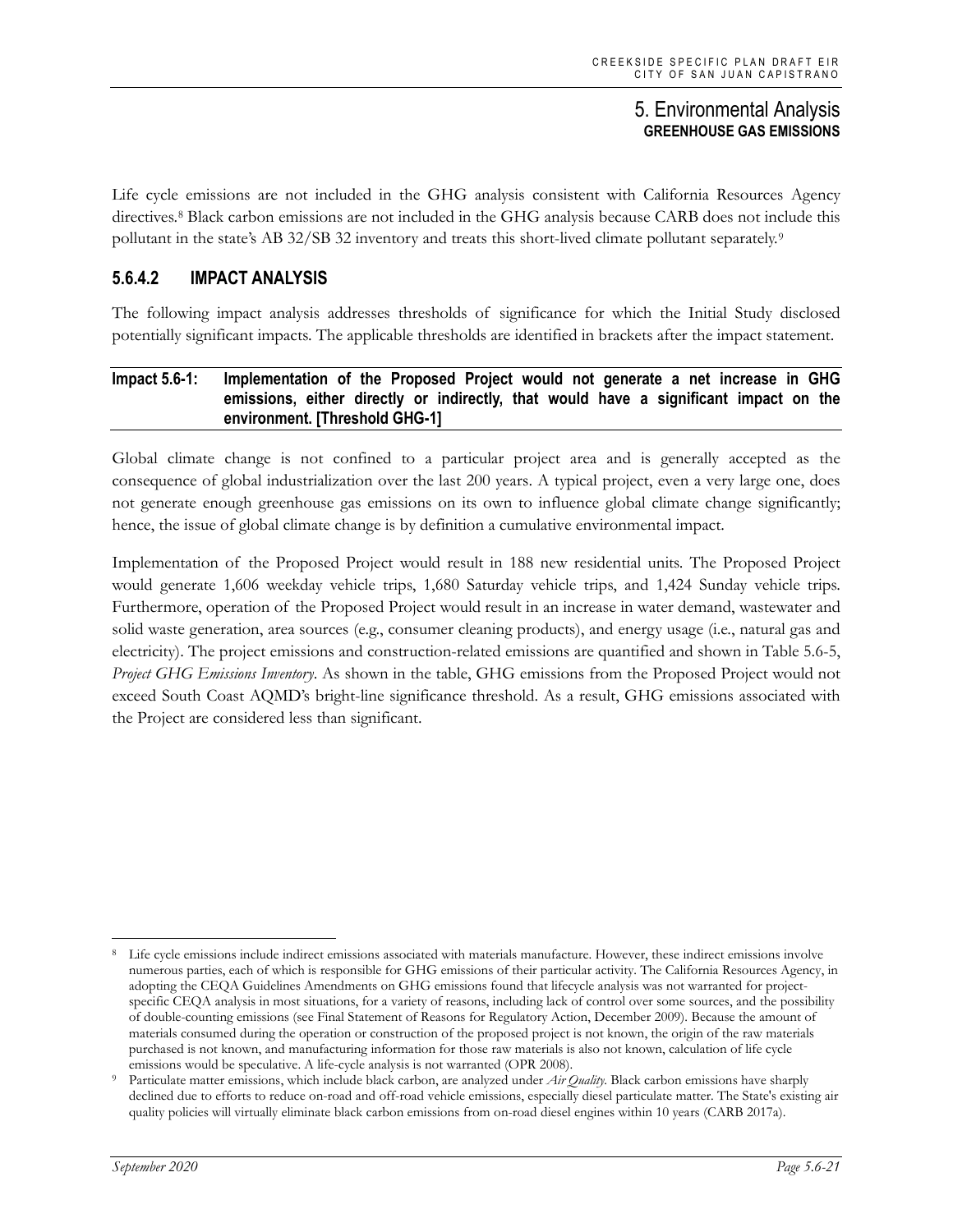|                                                 | <b>GHG Emissions</b>         |                           |  |
|-------------------------------------------------|------------------------------|---------------------------|--|
| Source                                          | MTCO <sub>2</sub> e Per Year | <b>Percent Proportion</b> |  |
| Area                                            | 49                           | 2%                        |  |
| Energy <sup><math>1,2</math></sup>              | 659                          | 23%                       |  |
| $M$ obile $3$                                   | 1,831                        | 65%                       |  |
| Solid Waste                                     | 144                          | 3%                        |  |
| Water                                           | 104                          | 4%                        |  |
| Amortized Construction Emissions <sup>4</sup>   | 94                           | 3%                        |  |
| <b>Total All Sectors</b>                        | 2.881                        | 100%                      |  |
| Proposed South Coast AQMD Bright-Line Threshold | 3,000 MTCO <sub>2</sub> e    | <b>NA</b>                 |  |
| <b>Exceeds Threshold?</b>                       | No                           | <b>NA</b>                 |  |

#### **Table 5.6-5 Project GHG Emissions Inventory**

Source: CalEEMod, Version 2016.3.2.25.

Notes: Totals may not equal 100 percent due to rounding.

<sup>1</sup> Model accounts for total energy use associated with implementation of the Proposed Project.

<sup>2</sup> For purposes of the analysis, the emissions benefits from onsite photovoltaic systems required for single-family homes and residential buildings of three stories and less under the 2019 Building Energy Efficiency Standards (See PPP GHG-1) are not accounted. Thus, the energy sector emissions shown in the table is a conservative estimate.

<sup>3</sup> Model accounts for net increase in trips associated with implementation of the Proposed Project.

<sup>4</sup> Construction emissions are amortized over a 30-year project lifetime per recommended South Coast AQMD methodology.

*Level of Significance Before Mitigation:* Less than Significant.

#### **Impact 5.6-2: Implementation of the Proposed Project would conflict with the SCAG RTP/SCS. [Threshold GHG-2]**

Applicable plans adopted for the purpose of reducing GHG emissions include CARB's Scoping Plan and SCAG's RTP/SCS. A consistency analysis with these plans is presented below.

#### **CARB Scoping Plan**

CARB's Scoping Plan is California's GHG reduction strategy to achieve the state's GHG emissions reduction target established by AB 32, which is to return to 1990 emission levels by year 2020, and SB 32, which is to reduce emissions 40 percent below 1990 levels by 2030. The CARB Scoping Plan is applicable to state agencies and is not directly applicable to cities/counties and individual projects. Nonetheless, the Scoping Plan has been the primary tool that is used to develop performance-based and efficiency-based CEQA criteria and GHG reduction targets for climate action planning efforts.

Since adoption of the Scoping Plan, state agencies have adopted programs identified in the plan, and the legislature has passed additional legislation to achieve the GHG reduction targets. Statewide strategies to reduce GHG emissions include the Low Carbon Fuel Standard, California Appliance Energy Efficiency regulations, California Renewable Energy Portfolio standard, changes in the Corporate Average Fuel Economy standards, and other early action measures as necessary to ensure the state is on target to achieve the GHG emissions reduction goals of AB 32 and SB 32. Also, new buildings are required to comply with the current Building Energy Efficiency Standards and California Green Building Code. While measures in the Scoping Plan apply to state agencies and not the Proposed Project, the project's GHG emissions would be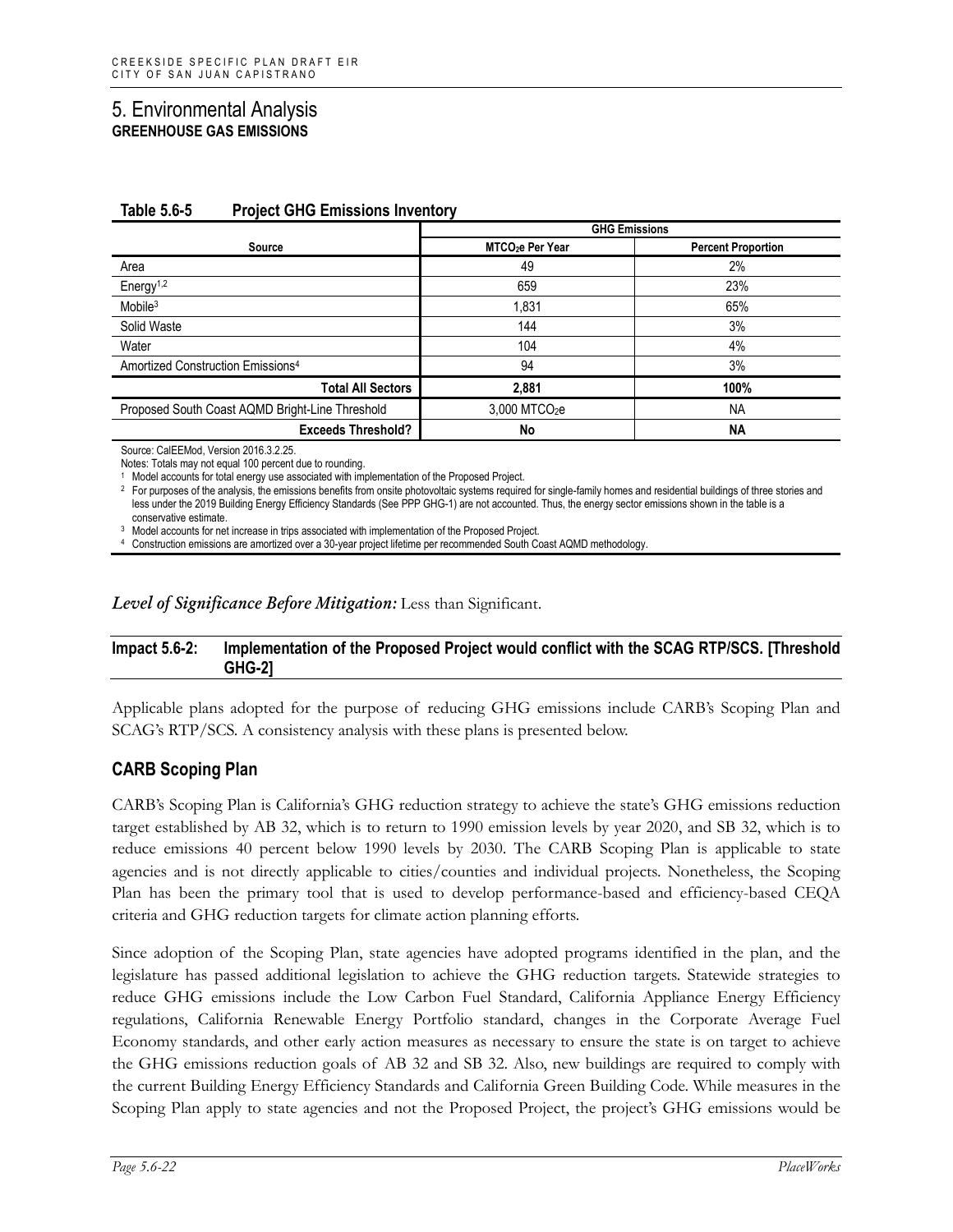reduced from compliance with statewide measures that have been adopted since AB 32 and SB 32 were adopted. Therefore, as with the approved project, the Proposed Project would not obstruct implementation of the CARB Scoping Plan.

## **SCAG's Regional Transportation Plan/Sustainable Communities Strategy**

SCAG recently adopted the Connect SoCal plan in May 2020. The Connect SoCal plan identifies that land use strategies that focus on new housing and job growth in areas rich with destinations and mobility options would be consistent with a land use development pattern that supports and complements the proposed transportation network. The overarching strategy in Connect SoCal is to provide for a plan that allows the southern California region to grow in more compact communities in transit priority areas and priority growth areas, provide neighborhoods with efficient and plentiful public transit, establish abundant and safe opportunities to walk, bike and pursue other forms of active transportation, and preserve more of the region's remaining natural lands and farmlands (SCAG 2020b). The Connect SoCal plan contains transportation projects to help more efficiently distribute population, housing, and employment growth, as well as forecasted development that is generally consistent with regional-level general plan data so as to promote active transport and reduce GHG emissions. The projected regional development, when integrated with the proposed regional transportation network identified in Connect SoCal, would reduce per capita vehicular travel-related GHG emissions and achieve the GHG reduction per capita targets for the SCAG region.

The SCS does not require that local general plans, specific plans, or zoning be consistent with the SCS, but provides incentives for consistency for governments and developers. The Proposed Project is an infill development project that would provide new residential housing on the Project Site. As discussed in Impact 5.8-1 and Impact 5.11-1 for this DEIR, the Proposed Project is not considered a regional significant project. Additionally, the growth associated with the Proposed Project would be within SCAG's population growth forecast for the City. However, while the Proposed Project would be within the growth projections, as discussed in Section 5.13, *Transportation* (see Impact 5.13-1), the Project would result in a higher VMT per service population (SP) compared to the areawide baseline. Additionally, under cumulative year 2040 conditions, implementation of the Proposed Project would result in a VMT/SP of 14.663 VMT/SP, which would represent a slight net increase of 0.004 VMT/SP within Orange County (see Appendix L of this DEIR). Therefore, the Proposed Project would be inconsistent with the RTP/SCS goal of reducing VMT.

*Level of Significance Before Mitigation:* Potentially Significant.

# **5.6.5 Cumulative Impacts**

Project-related GHG emissions are not confined to a particular air basin but are dispersed worldwide. Therefore, impacts under Impact 5.6-1 are not project-specific impacts to global warming, but the Proposed Project's contribution to this cumulative impact. As discussed under Impact 5.6-1, implementation of the Proposed Project would not result in annual emissions that would exceed South Coast AQMD's bright-line threshold. Therefore, project-related GHG emissions and their contribution to global climate change would not be cumulatively considerable.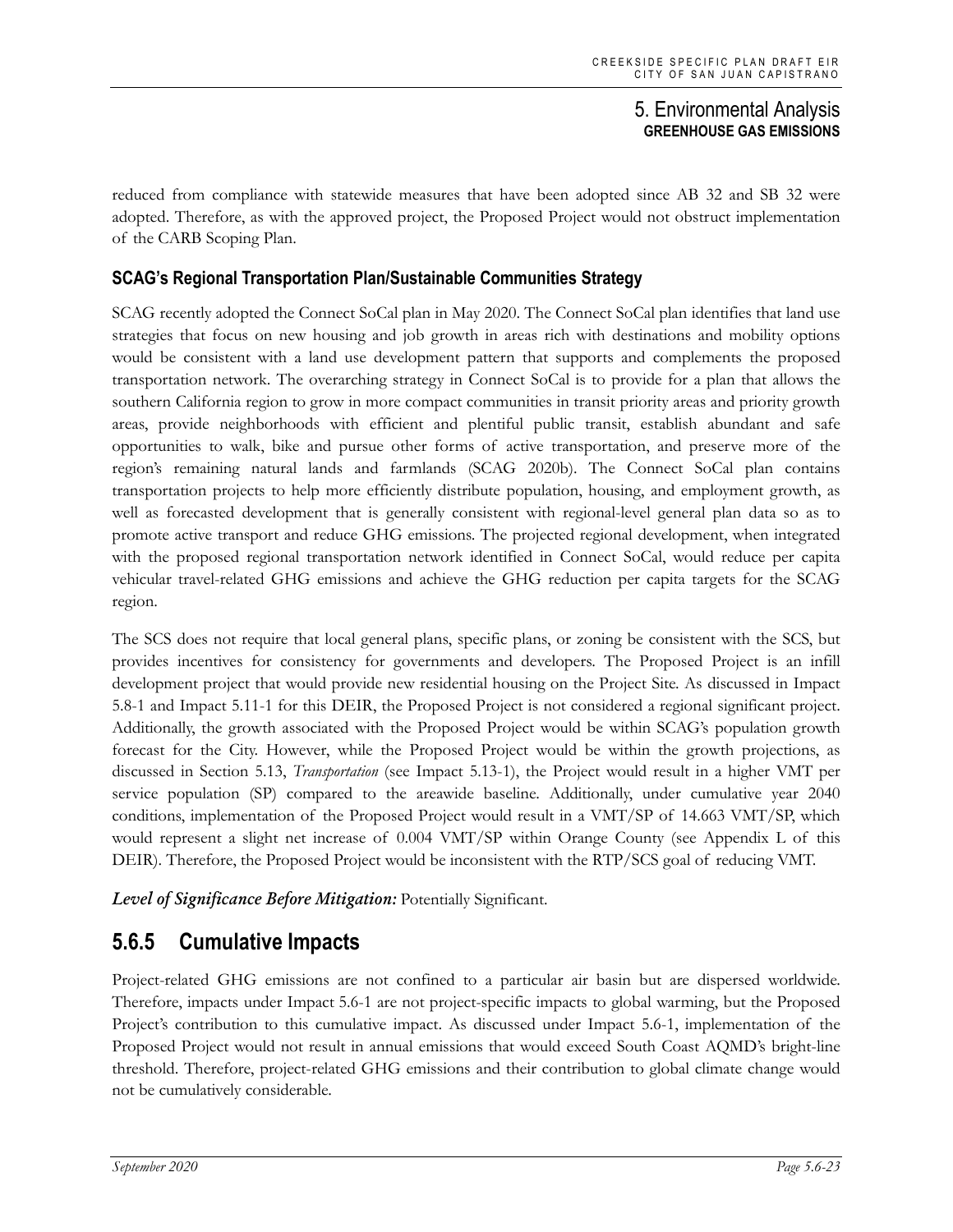# **5.6.6 Level of Significance Before Mitigation**

Upon implementation of regulatory requirements and standard conditions of approval, the following impact would be less than significant: 5.6-1.

Without mitigation, the following impact would be **potentially significant**:

**Impact 5.6-2** Implementation of the Proposed Project would conflict with the SCAG RTP/SCS.

# **5.6.7 Mitigation Measures**

#### **Impact 5.6-2**

No additional measures beyond the PPPs (see PPP GHG-1 and PPP GHG-2) identified in Section 5.6.3 above are available.

## **5.6.8 Level of Significance After Mitigation**

#### **Impact 5.6-2**

As stated, no additional measures beyond PPP GHG-1 and PPP GHG-2 are available to contribute in reducing the increase in VMT/SP that would result from implementation of the Proposed Project. As identified in PPP GHG-2, the Proposed Project would be subject to the CALGreen electric vehicle charging infrastructure requirements that requires installation of a raceway, electrical panel capacity, wire and termination point supporting a 208/240 volt 40 ampere circuit. In addition, as identified in PPP GHG-1, the Proposed Project would also be subject to the requirements under the 2019 Building Energy Efficiency Standards regarding installation of a photovoltaic system for single-family homes and residential buildings of three stories and less. These requirements identified under PPP GHG-1 and PPP GHG-2 could encourage residents to opt for an electric vehicle. While use of electric vehicles may not necessarily reduce VMT, it would contribute in reducing mobile-source GHG emissions in the SCAG region. Reduction of mobilesource emissions would be in line with the intent of the RTP/SCS goal of reducing VMT in the region. However, while these requirements could encourage use of electric vehicles over gasoline-powered vehicles, there is no guarantee that residents would opt for an electric vehicle. Therefore, Impact 5.6-2 is considered to be significant and unavoidable.

# **5.6.9 References**

California Air Resources Board. 2008, October. Climate Change Proposed Scoping Plan: A Framework for Change.

———. 2010, August. Staff Report Proposed Regional Greenhouse Gas Emission Reduction Targets for Automobiles and Light Trucks Pursuant to Senate Bill 375.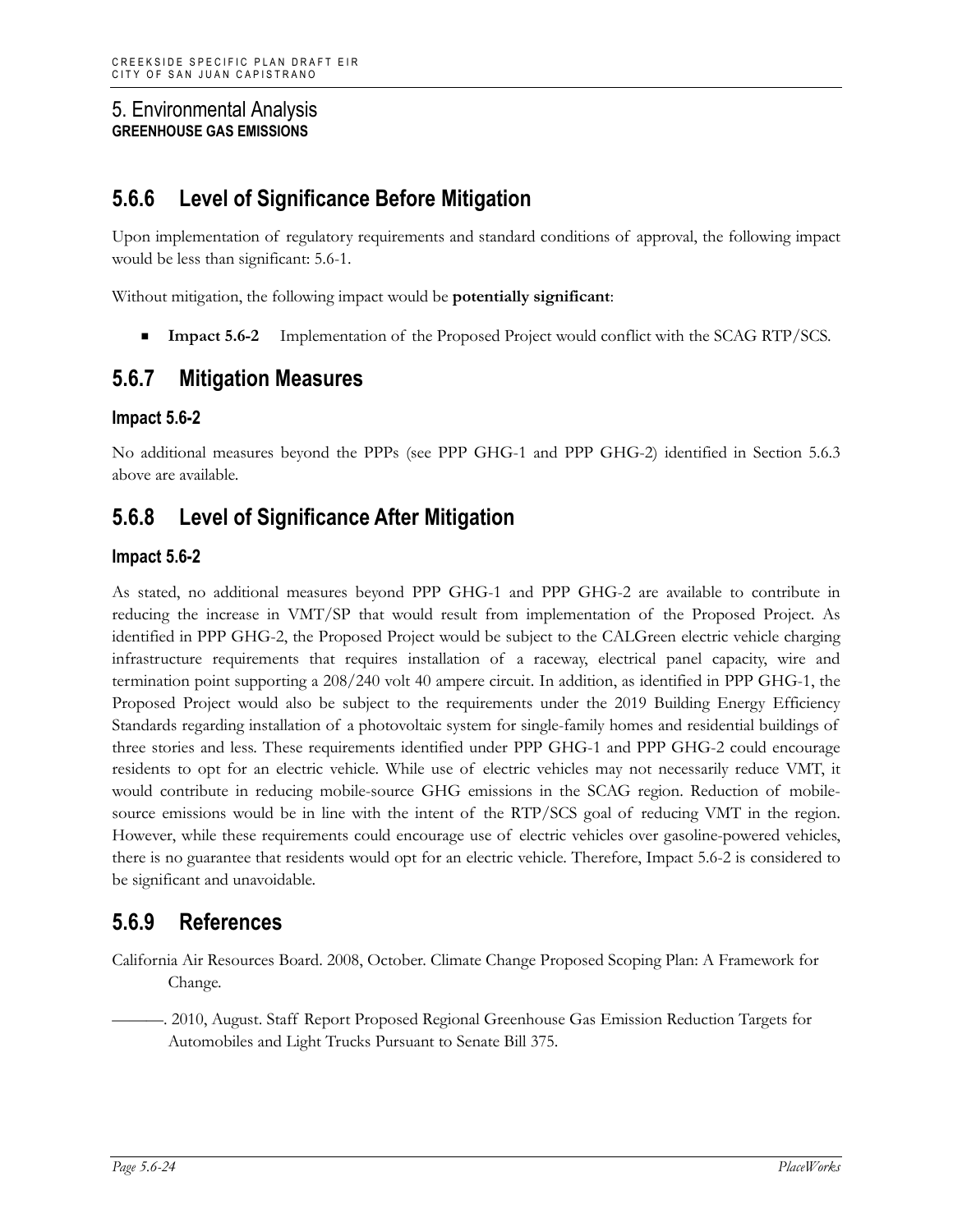- ———. 2014, May 15. First Update to the Climate Change Scoping Plan: Building on the Framework, Pursuant to AB 32, The California Global Warming Solutions Act of 2006. http://www.arb.ca.gov/cc/scopingplan/scopingplan.htm.
- -. 2017a, March. Short-Lived Climate Pollutant Reduction Strategy. https://www.arb.ca.gov/cc/shortlived/shortlived.htm.

———. 2017b, November. California's 2017 Climate Change Scoping Plan: The Strategy for Achieving California's 2030 Greenhouse Gas Target. https://www.arb.ca.gov/cc/scopingplan/2030sp\_pp\_final.pdf.

- -. 2018, February. Proposed Update to the SB 375 Greenhouse Gas Emission Reduction Targets. https://www.arb.ca.gov/cc/sb375/sb375\_target\_update\_final\_staff\_report\_feb2018.pdf.
- ———. 2019a, August 26. 2019 Edition California Greenhouse Gas Inventory for 2000-2017: By Category as Defined in the 2008 Scoping Plan. https://www.arb.ca.gov/cc/inventory/data/data.htm.
- ———. 2019b, August 26. California Greenhouse Emissions for 2000 to 2017: Trends of Emissions and Other Indicators. https://www.arb.ca.gov/cc/inventory/data/data.htm.

———. 2019c. California and major automakers reach groundbreaking framework agreement on clean emission standards. Accessed September 5, 2019. https://ww2.arb.ca.gov/news/california-andmajor-automakers-reach-groundbreaking-framework-agreement-clean-emission.

- California Climate Action Team (CAT). 2006, March. Climate Action Team Report to Governor Schwarzenegger and the Legislature.
- California Climate Change Center (CCCC). 2012, July. Our Changing Climate 2012: Vulnerability and Adaptation to the Increasing Risks from Climate Change in California.
- California Energy Commission (CEC). 2006. Our Changing Climate: Assessing the Risks to California. 2006 Biennial Report. CEC-500-2006-077. California Climate Change Center.

———. 2009, May. The Future Is Now: An Update on Climate Change Science, Impacts, and Response Options for California. CEC-500-2008-0077.

- ———. 2018a. News Release: Energy Commission Adopts Standards Requiring Solar Systems for New Homes, First in Nation. http://www.energy.ca.gov/releases/2018\_releases/2018-05- 09\_building\_standards\_adopted\_nr.html.
- ———. 2018b. 2019 Building Energy and Efficiency Standards Frequently Asked Questions. http://www.energy.ca.gov/title24/2019standards/documents/2018\_Title\_24\_2019\_Building\_Standa rds\_FAQ.pdf.
- California Natural Resources Agency (CNRA). 2014, July. Safeguarding California: Reducing Climate Risk: An Update to the 2009 California Climate Adaptation Strategy.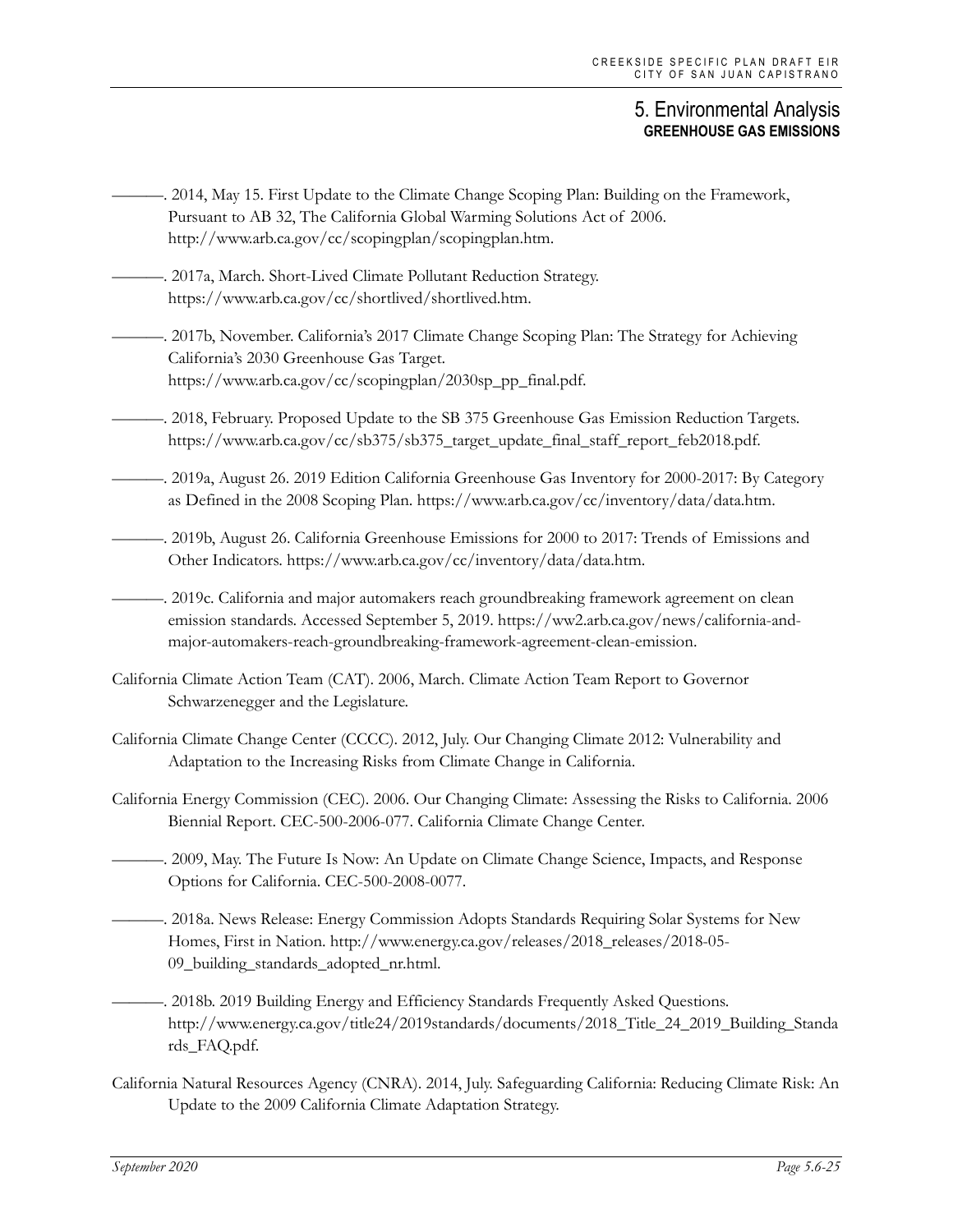- Governor's Office of Planning and Research (OPR). 2008, June. CEQA and Climate Change: Addressing Climate Change through CEQA Review. Technical Advisory. http://www.opr.ca.gov/ceqa/pdfs/june08-ceqa.pdf.
- Intergovernmental Panel on Climate Change (IPCC). 1995. Second Assessment Report: Climate Change 1995.
- ———. 2001. Third Assessment Report: Climate Change 2001. New York: Cambridge University Press.
- ———. 2007. Fourth Assessment Report: Climate Change 2007. New York: Cambridge University Press.
- ———. 2013. Fifth Assessment Report: Climate Change 2013. New York: Cambridge University Press.
- Office of Environmental Health Hazards Assessment (OEHHA). 2018, May. Indicators of Climate Change in California. https://oehha.ca.gov/media/downloads/climatechange/report/2018caindicatorsreportmay2018.pdf.
- South Coast Air Quality Management District (South Coast AQMD). 2009, November 19. GHG Meeting 14 Main Presentation. Greenhouse Gases (GHG) CEQA Significance Threshold Working Group. http://www.aqmd.gov/docs/default-source/ceqa/handbook/greenhouse-gases-(ghg)-ceqasignificance-thresholds/year-2008-2009/ghg-meeting-14/ghg-meeting-14-mainpresentation.pdf?sfvrsn=2.
- ———. 2010a, September 28. Agenda for Meeting 15. Greenhouse Gases (GHG) CEQA Significance Thresholds Working Group. http://www.aqmd.gov/docs/defaultsource/ceqa/handbook/greenhouse-gases-(ghg)-ceqa-significance-thresholds/year-2008-2009/ghgmeeting-15/ghg-meeting-15-main-presentation.pdf?sfvrsn=2.
	- ———. 2010b, September 28. Minutes for the GHG CEQA Significance Threshold Stakeholder Working Group #15. http://www.aqmd.gov/docs/default-source/ceqa/handbook/greenhouse-gases-(ghg) ceqa-significance-thresholds/year-2008-2009/ghg-meeting-15/ghg-meeting-15-minutes.pdf.
- Southern California Association of Governments (SCAG). 2016, April 7. Final 2016-2040 Regional Transportation Plan/Sustainable Communities Strategy (RTP/SCS): A Plan for Mobility, Accessibility, Sustainability, and a High Quality of Life. http://scagrtpscs.net/Pages/FINAL2016RTPSCS.aspx.
- ———. 2019, November. Draft Connect SoCal Plan: The 2020-2045 Regional Transportation Plan/ Sustainable Communities Strategy of The Southern California Association of Governments. https://www.connectsocal.org/Documents/Draft/dConnectSoCal\_Draft-Plan.pdf.
- ———. 2020a, May 7. Connect SoCal Plan: The 2020-2045 Regional Transportation Plan/ Sustainable Communities Strategy of The Southern California Association of Governments. https://www.connectsocal.org/Documents/Adopted/fConnectSoCal-Plan.pdf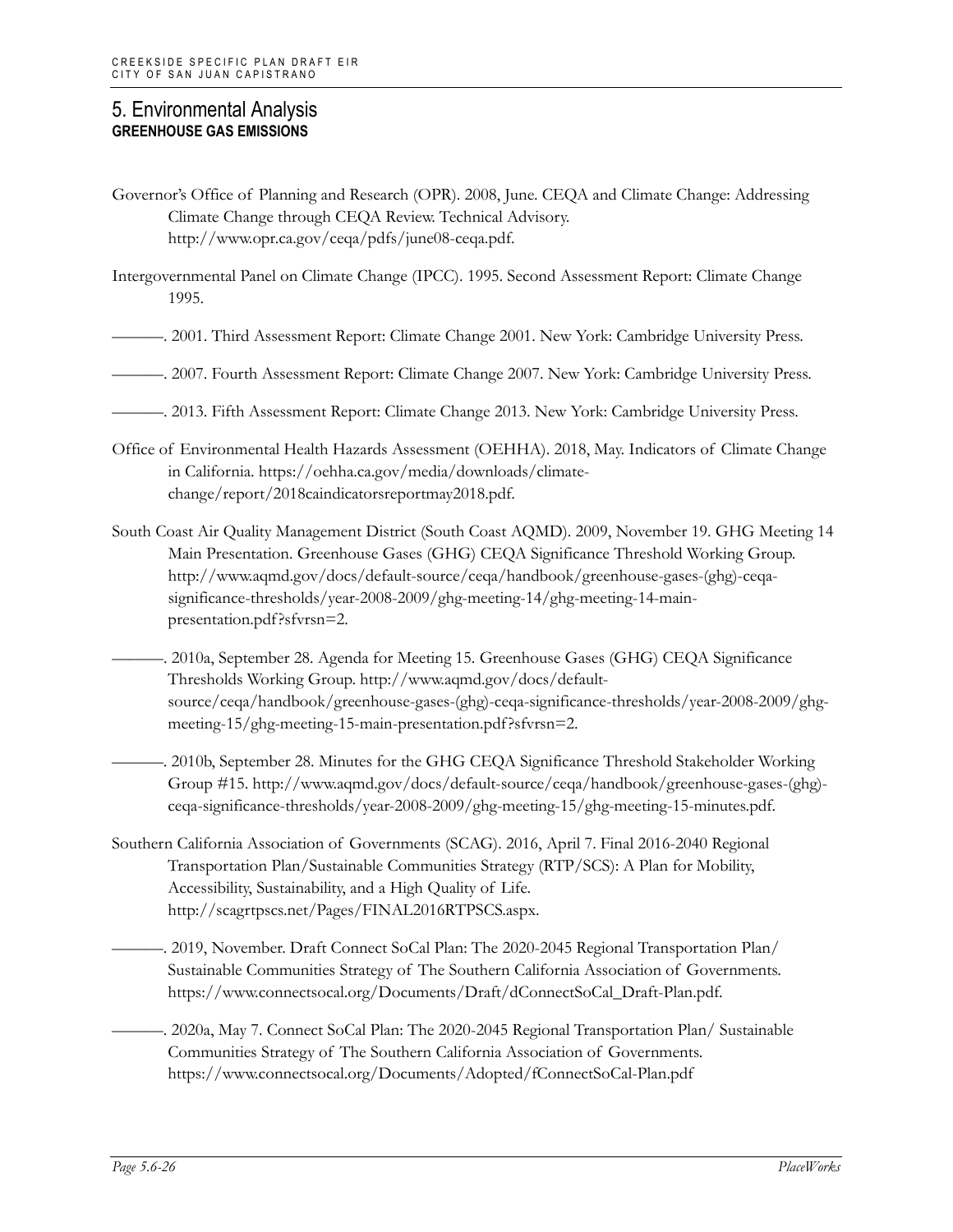-. 2020b, May 26 (Accessed). Adopted Final Connect SoCal. https://www.connectsocal.org/Pages/Connect-SoCal-Final-Plan.aspx.

US Environmental Protection Agency (USEPA). 2009, December. EPA: Greenhouse Gases Threaten Public Health and the Environment: Science overwhelmingly shows greenhouse gas concentrations at unprecedented levels due to human activity. https://archive.epa.gov/epapages/newsroom\_archive/newsreleases/08d11a451131bca58525768500 5bf252.html.